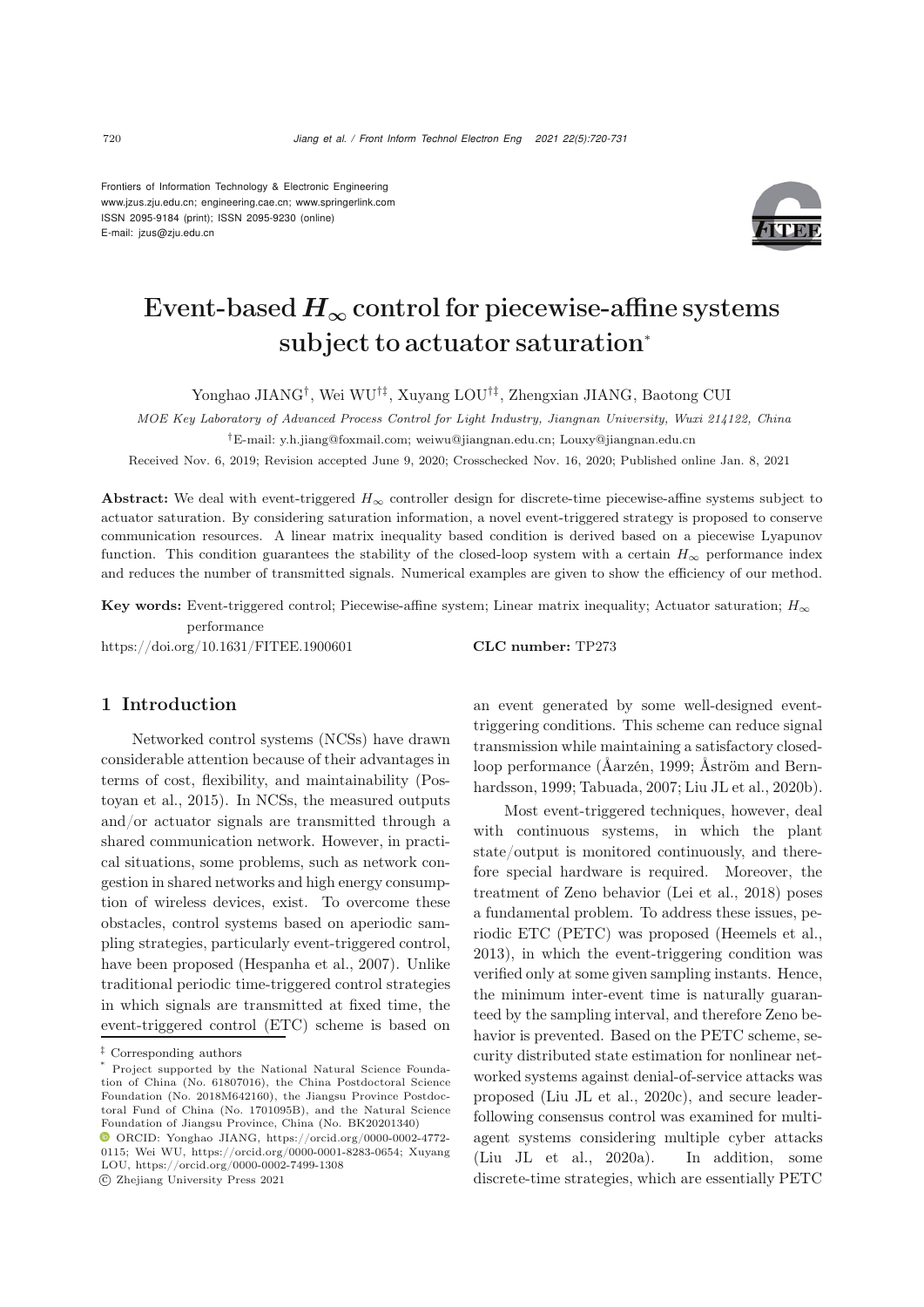appr[oaches,](#page-11-0) [were](#page-11-0) [proposed](#page-11-0) [\(Eqtami et al.](#page-10-8)[,](#page-11-0) [2010](#page-10-8)[;](#page-11-0) Wu et al., [2015](#page-11-0), [2016;](#page-11-1) [Aranda-Escolástico et al.](#page-9-2), [2017\)](#page-9-2). The PETC strategy is easily implementable since it can be implemented in a standard time-sliced embedded software architecture. However, many important results with regard to the aforementioned ETC design problem were developed for linear timeinvariant (LTI) systems and nonlinear systems; few studies examined piecewise-affine (PWA) systems.

PWA systems are an important class of hybrid systems with wide applications. Many chaotic systems can be described as PWA systems [\(Saito et al.](#page-10-9), [1995](#page-10-9)). Moreover, many nonlinear systems can be approximated by PWA systems; thus, PWA systems provide a powerful tool for the analysis and synthesis of nonlinear control systems [\(Heemels et al.](#page-10-10), [2001](#page-10-10)). In fact, PWA systems can be used to analyze smooth nonlinear systems with an arbitrary accuracy [\(Sontag, 1981\)](#page-10-11). In [Qiu et al.](#page-10-12) [\(2018\)](#page-10-12), the delay-dependent robust and reliable  $H_{\infty}$  static output feedback control problem for uncertain discretetime PWA systems with time-varying delays and actuator faults was discussed. The  $H_{\infty}$  static output feedback control problem for PWA systems with actuator faults was examined [\(Qiu et al.](#page-10-13), [2017\)](#page-10-13). Furthermore,  $H_{\infty}$  robust model predictive control was proposed f[or](#page-10-14) [constrained](#page-10-14) [PWA](#page-10-14) [systems](#page-10-14) [\(](#page-10-14)Esfahani and Pieper, [2017\)](#page-10-14). Event-triggered fault detection contr[ol](#page-10-15) [for](#page-10-15) [PWA](#page-10-15) [systems](#page-10-15) [was](#page-10-15) [investigated](#page-10-15) [by](#page-10-15) Liu Y et al. [\(2017](#page-10-15)). A quadratic cost function was considered for control performance to obtain an optimized event-triggering controller for discrete-time PW[A](#page-10-16) [systems](#page-10-16) [by](#page-10-16) [minimizing](#page-10-16) [the](#page-10-16) [cost](#page-10-16) [function](#page-10-16) [\(](#page-10-16)Ma et al., [2018\)](#page-10-16).

Meanwhile, it is well known that most practical systems suffer from actuator saturation because of the natural physical limitations of actuators. In this sense, state feedback control under an eventtriggering condition for LTI systems was proposed to maximize the estimate of the domain of attraction [\(Wu et al., 2014\)](#page-11-2). Another method [\(Zuo et al.](#page-11-3), [2016](#page-11-3)) was proposed to handle the saturation nonlinearity by transforming the saturation problem into dead zone nonlinearity with the generalized sector condition [\(Tarbouriech et al.](#page-11-4), [2011](#page-11-4)). [Li et al.](#page-10-17) [\(2018](#page-10-17)) investigated the problem of event-triggered dynamic output feedback control for continuous-time linear systems in the presence of actuator saturation. Regarding PWA systems, an event-triggered controller for PWA systems subject to input saturation was investigated by [Ma et al.](#page-10-18) [\(2019\)](#page-10-18); however, robustness was not discussed. The robustness and  $l_2$ -gain control problem for uncertain PWA systems with actuator saturation was addressed by [Chen YG et al.](#page-10-19) [\(2014](#page-10-19)). A robust  $H_{\infty}$  controller was developed by [Gao et al.](#page-10-20) [\(2009\)](#page-10-20) for constrained uncertain PWA systems.

In this study, the event-triggered  $H_{\infty}$  control problem is examined for PWA systems subject to actuator saturation. The piecewise quadratic Lyapunov function is employed. For controllers, a set of linear matrix inequalities (LMIs) are solved.

The main contributions of this paper can be highlighted as follows: (1) An event-triggered  $H_{\infty}$ control problem is investigated for the first time for PWA systems subject to actuator saturation. (2) A novel event-triggered strategy is proposed by considering actuator saturation. Compared with strategies without saturation information, our method can reduce data transmission when saturation occurs. (3) Optimization approaches are provided to optimize the  $H_{\infty}$  performance and the domain of attraction. We provide several numerical examples to illustrate the effectiveness and advantages of the proposed approach.

Notations are described as follows:  $\Vert x \Vert$ *x*<sup>T</sup>*x*</sub> denotes the Euclidean norm. | · | denotes the absolute value.  $l_2[0,\infty)$  stands for the space of square summable infinite vector sequences over [0,  $\infty$ ).  $\mathbf{P}^{\mathrm{T}}$  and  $\mathbf{P}^{-1}$  represent the transpose and the inverse of matrix  $P$ , respectively.  $I$  and  $0$  are the identity matrix and zero matrix with compatible dimensions, respectively. Matrix  $\begin{pmatrix} A & * \\ B & C \end{pmatrix}$  is a symmetric matrix of  $\begin{pmatrix} A & B^T \\ B & C \end{pmatrix}$ . For a symmetric matrix  $P \in \mathbb{R}^{n \times n}$ ,  $P > 0$  ( $P \ge 0$ ) means that *P* is positive definite (semi-positive definite). diag $(A, B)$  denotes a block diagonal matrix composed of blocks *A* and *B*.

# 2 Problem formulation

Consider the discrete-time PWA system as

<span id="page-1-0"></span>
$$
\begin{cases}\n\boldsymbol{x}(k+1) = \boldsymbol{A}_i \boldsymbol{x}(k) + \boldsymbol{B}_{1i} \text{sat}(\boldsymbol{u}(k)) + \boldsymbol{B}_{2i} \boldsymbol{\omega}(k) + \boldsymbol{a}_i, \\
\boldsymbol{z}(k) = \boldsymbol{C}_i \boldsymbol{x}(k) + \boldsymbol{D}_{1i} \text{sat}(\boldsymbol{u}(k)) + \boldsymbol{D}_{2i} \boldsymbol{\omega}(k),\n\end{cases}
$$
\n(1)

where  $x(k) \in \chi_i$ ,  $i \in \mathcal{I}$ , and  $\chi_i \subseteq \mathbb{R}^n$  denotes a partition of the state space into a number of closed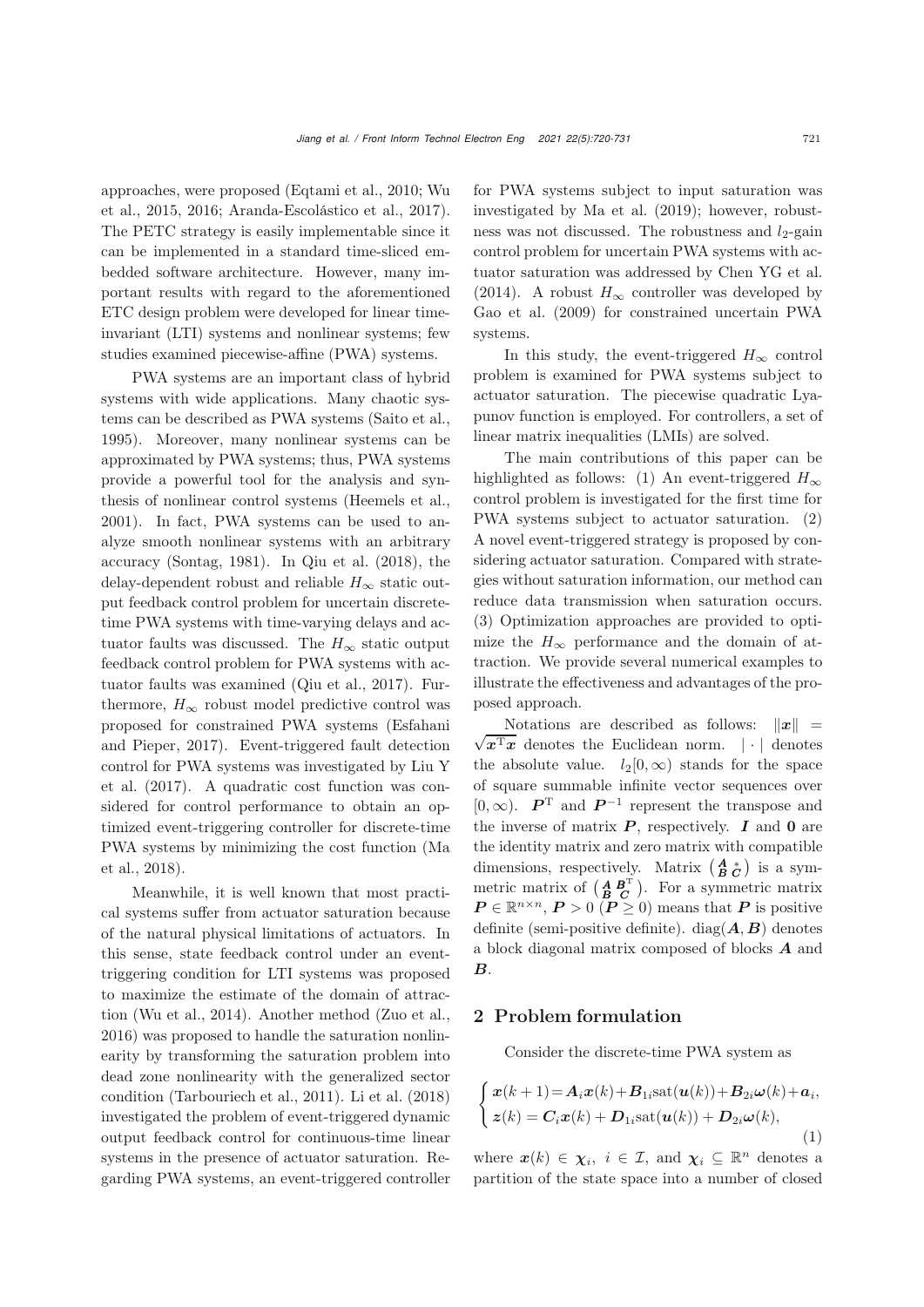(possibly unbounded) polyhedral regions. We refer to each  $\chi_i$  as a cell. *I* is the index set of these polyhedral cells and is partitioned as  $\mathcal{I} = \mathcal{I}_0 \cup \mathcal{I}_1$ , where  $\mathcal{I}_0$  is the index set of cells containing the origin and  $\mathcal{I}_1$  is the index set of cells not containing the origin.  $x(k) \in \mathbb{R}^n$  refers to the system state vector;  $u(k) \in \mathbb{R}^m$  is the control input;  $z(k) \in \mathbb{R}^p$  is the controlled output vector;  $\omega(k) \in \mathbb{R}^q$  is an energy bounded disturbance assumed to belong to  $l_2[0, \infty)$ , satisfying  $\sum_{k=0}^{\infty} \omega^{T}(k) \omega(k) \leq \omega_{\text{max}} < \infty$ ; matrices  $A_i$ ,  $B_{1i}$ ,  $B_{2i}$ ,  $C_i$ ,  $D_{1i}$ ,  $D_{2i}$  represent the known real constant matrices of the  $i<sup>th</sup>$  local model with appropriate dimensions; constant vector  $a_i$  denotes the offset term. The saturated input can be expressed as sat $(\bm{u}) = (\text{sat}(\bm{u}_{(1)}), \ \text{sat}(\bm{u}_{(2)}), \ \ldots, \ \text{sat}(\bm{u}_{(m)}))^{\mathrm{T}},$ where  $\text{sat}(\bm{u}_{(l)}) = \text{sgn}(\bm{u}_{(l)}) \min\{|\bm{u}_{(l)}|, \bm{u}_{0(l)}\}$  (*l* =  $1, 2, \cdots, m$  with a saturation level  $u_0$ .

As a special case of  $\chi_i$  ( $i \in \mathcal{I}_0$ ), system [\(1\)](#page-1-0) becomes the so-called piecewise linear (PWL) model:

$$
\begin{cases}\n\boldsymbol{x}(k+1) = \boldsymbol{A}_i \boldsymbol{x}(k) + \boldsymbol{B}_{1i} \text{sat}(\boldsymbol{u}(k)) + \boldsymbol{B}_{2i} \boldsymbol{\omega}(k), \\
\boldsymbol{z}(k) = \boldsymbol{C}_i \boldsymbol{x}(k) + \boldsymbol{D}_{1i} \text{sat}(\boldsymbol{u}(k)) + \boldsymbol{D}_{2i} \boldsymbol{\omega}(k),\n\end{cases}
$$

where  $\mathbf{x}(k) \in \chi_i$  ( $i \in \mathcal{I}_0$ ).

A partition of the state space can be achieved using the closed polyhedral cells  $\chi_i = \{x \mid L_i x + l_i \geq$  $0\}_{i\in\mathcal{I}} \in \mathbb{R}^n$ , with  $L_i \in \mathbb{R}^{n \times n}$  and  $l_i \in \mathbb{R}^n$ . Each polyhedral cell can be outer-approximated by a degenerate ellipsoid  $\varepsilon_i$ . For the convenience of establishing LMI-based conditions, we adopt the ellipsoidal approximation instead of the polytopic description to describe the cells, since the former requires fewer parameters and can easily cast the synthesis problem as an optimization program involving a set of LMIs analytically parameterized by a vector. To describe the ellipsoid, assume that there exist matrices  $E_i \in \mathbb{R}^{m \times n}$  and  $f_i \in \mathbb{R}^m$  such that the polyhedral cells  $\chi_i$  ( $i \in \mathcal{I}$ ) are included in the ellipsoidal regions  $\varepsilon_i$  ( $i \in \mathcal{I}$ ), that is,  $\chi_i \subseteq \varepsilon_i$  ( $i \in \mathcal{I}$ ).

<span id="page-2-3"></span>
$$
\varepsilon_i = \{ \boldsymbol{x} \mid \parallel \boldsymbol{E}_i \boldsymbol{x} + \boldsymbol{f}_i \parallel \leq 1 \}, \ i \in \mathcal{I}.
$$
 (2)

When the polyhedral cells  $\chi_i$  ( $i \in \mathcal{I}$ ) have the following form:

$$
\boldsymbol{\chi}_i = \{ \boldsymbol{x} \mid d_1 < \boldsymbol{c}_i^{\mathrm{T}} \boldsymbol{x} < d_2 \}, \ i \in \mathcal{I}, \tag{3}
$$

the degenerate ellipsoid is described by  $E_i =$  $2c_i^T/(d_2 - d_1)$  and  $f_i = -(d_2 + d_1)/(d_2 - d_1)$  $f_i = -(d_2 + d_1)/(d_2 - d_1)$  $f_i = -(d_2 + d_1)/(d_2 - d_1)$  (Ro-<br>discuss and Boyd 2005; Bedrieuse and Boyles drigues and Boyd, [2005;](#page-10-21) [Rodrigues and Boukas,](#page-10-22) [2006](#page-10-22)).

Let  $\Omega = \{(i, j) \mid \mathbf{x}(k) \in \chi_i, \mathbf{x}(k+1) \in \chi_j, i, j \in$  $\mathcal{I}$  represent the index pairs denoting the possible switching of the state trajectories. Assume that when the state of the system shifts from region  $\chi_i$  to region  $\chi_i$  at instant k, the dynamics of the system is governed by the  $i<sup>th</sup>$  local model.

Given the PWA system [\(1\)](#page-1-0), we aim to design the state feedback controller as follows:

<span id="page-2-1"></span>
$$
\boldsymbol{u}(k) = \boldsymbol{K}_i \boldsymbol{x}(k), \ i \in \mathcal{I}, \tag{4}
$$

where  $K_i \in \mathbb{R}^{m \times n}$  ( $i \in \mathcal{I}$ ) is the control gain to be designed later. When implemented in an eventtriggering system, the communication between the controller and the actuator is no longer periodic, leading to the following state feedback control law:

<span id="page-2-4"></span>
$$
\begin{cases} \hat{\boldsymbol{u}}(k) = \boldsymbol{K}_i \hat{\boldsymbol{x}}(k), \ i \in \mathcal{I}, \\ \hat{\boldsymbol{u}}(0) = \boldsymbol{0}, \end{cases}
$$
 (5)

where  $\hat{u}(k)$  is a signal defined as

<span id="page-2-2"></span>
$$
\hat{u}(k) = \begin{cases} u(k), & \text{if event is triggered,} \\ \hat{u}(k-1), & \text{otherwise.} \end{cases}
$$
 (6)

The control update policy can be obtained with an event generator, which will be discussed in Section [3.](#page-3-0)

The error function is defined as

$$
\mathbf{e}(k) = \hat{\mathbf{u}}(k) - \mathbf{u}(k),\tag{7}
$$

where  $\hat{u}(k)$  and  $u(k)$  refer to the control input signals updated at the last step and the current instant, respectively. When the event is triggered, the value of control input is held via a zero-order holder (ZOH) until the next event occurs. The structure of the event-based control loop considered in this study is shown in Fig. [1.](#page-2-0)

**Definition 1** For convenience, define  $\xi(P_i, \rho)$  =  $\{x \in \mathbb{R}^n | x^{\mathrm{T}} P_i x \leq \rho\}$  and  $\mathscr{L}(H_i, u_0) = \{x \in \mathbb{R}^n |$ 



<span id="page-2-0"></span>Fig. 1 Structure of the event-based control loop (ZOH: zero-order holder)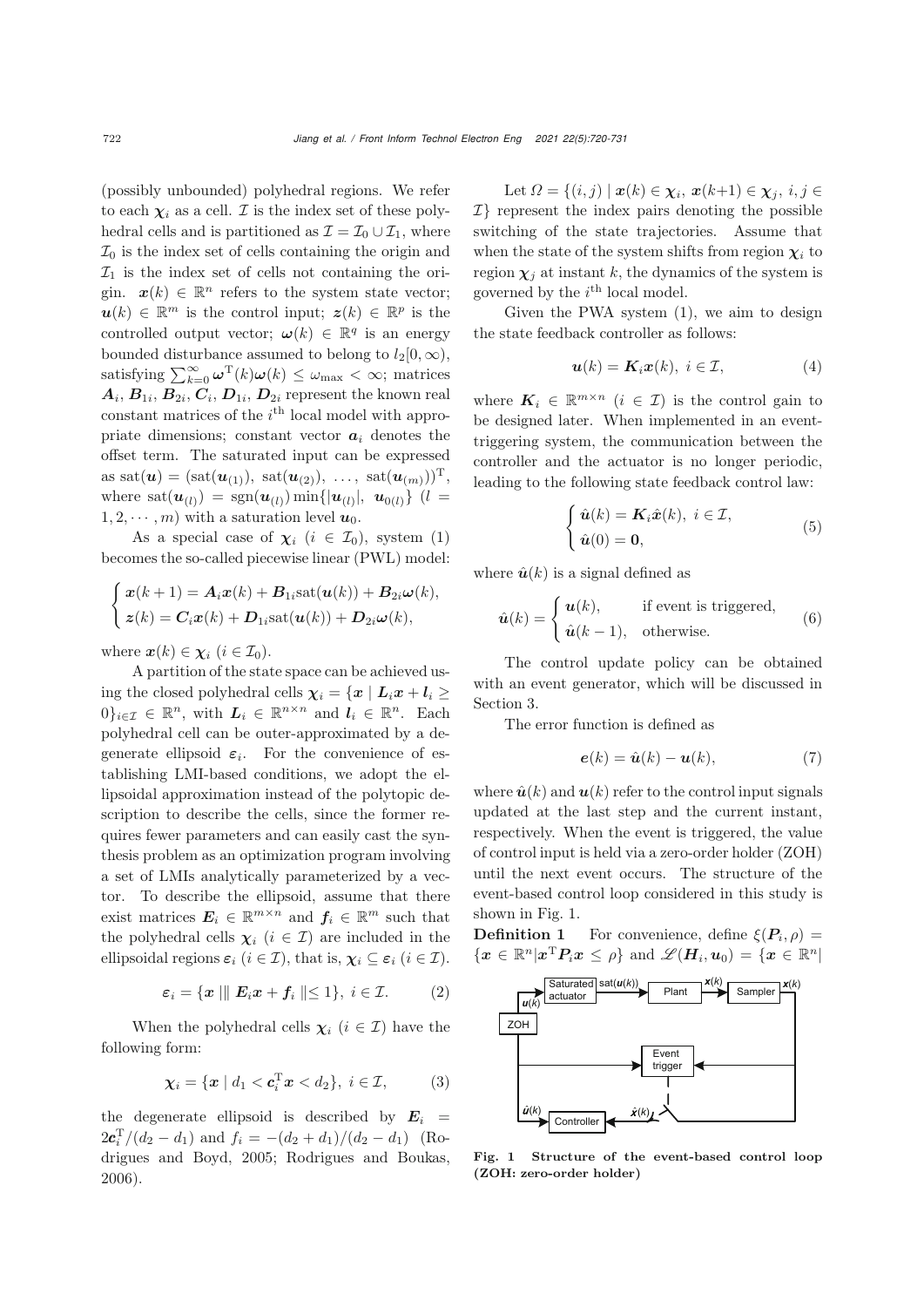$|H_{i(l)}x| \leq u_{0(l)}$  as a polyhedron, where matrix  $P_i > 0$  (i  $\in \mathcal{I}$ ) is symmetric and positive definite,  $\rho > 0$ , and  $H_{i(l)}$  and  $u_{0(l)}$  are the *l*<sup>th</sup> rows<br>of  $H_{i(l)} \subset \mathbb{R}^{m \times n}$  and  $u_l \subset \mathbb{R}^m$  reconoctively of  $\mathbf{H}_{i(l)} \in \mathbb{R}^{m \times n}$  and  $\mathbf{u}_0 \in \mathbb{R}^m$ , respectively.

**Lemma 1** [\(Hu et al., 2002](#page-10-23)) Let  $u, v \in \mathbb{R}^m$ . Suppose  $|\boldsymbol{v}_{(l)}| < \boldsymbol{u}_{0(l)}$ . Then, *u* and *v* are elements of the set defined as follows:

$$
sat(\boldsymbol{u})\in\mathrm{co}\{\boldsymbol{\varLambda}_{is}\boldsymbol{u}+\boldsymbol{\varLambda}_{is}^{-}\boldsymbol{v}|s\in\{1,2,\cdots,2^{m}\}\},
$$

where  $\Lambda_{is} \in \mathbb{R}^{m \times m}$  is a diagonal matrix whose elements are either 1 or 0, and  $\Lambda_{is}^- = I - \Lambda_{is}$ . There are  $2^m$  such matrices.<br>Corollary 1 Give

Given an ellipsoid  $\xi(P_i, \rho)$  and a polyhedron  $\mathscr{L}(\boldsymbol{H}_i, \boldsymbol{u}_0)$  if

<span id="page-3-6"></span>
$$
\begin{pmatrix} \boldsymbol{P}_i & * \\ \boldsymbol{H}_{i(l)} & \boldsymbol{u}_{0(l)}^2/\rho \end{pmatrix} > 0,\tag{8}
$$

then  $\xi(P_i, \rho) \subset \mathscr{L}(H_i, u_0)$ .

Proof [\(Boyd and Vandenberghe](#page-10-24), [2004](#page-10-24)) Suppose  $x(k) \in \mathscr{L}(H_i, u_0)$ . Based on Lemma 1, the saturated control input can be expressed as

<span id="page-3-1"></span>
$$
sat(\boldsymbol{u}(k)) = \sum_{s=1}^{2^m} \eta_{is} (\boldsymbol{\Lambda}_{is} \boldsymbol{K}_i + \boldsymbol{\Lambda}_{is}^- \boldsymbol{H}_i) \boldsymbol{x}(k) + \sum_{s=1}^{2^m} \eta_{is} \boldsymbol{\Lambda}_{is} \boldsymbol{e}(k),
$$
\n(9)

where  $\eta_{is} \ge 0$   $(s = 1, 2, ..., 2^m)$  and  $\sum_{s=1}^{2^m} \eta_{is} = 1$ .<br>By substituting Eq. (0) into Eq. (1), the elector

By substituting Eq. [\(9\)](#page-3-1) into Eq. [\(1\)](#page-1-0), the closedloop system can be described as

<span id="page-3-4"></span>
$$
\begin{cases}\n\boldsymbol{x}(k+1) = \overline{\boldsymbol{A}}_i \boldsymbol{x}(k) + \overline{\boldsymbol{B}}_i \boldsymbol{e}(k) + \boldsymbol{B}_{2i} \boldsymbol{\omega}(k) + \boldsymbol{a}_i, \\
\boldsymbol{z}(k) = \overline{\boldsymbol{C}}_i \boldsymbol{x}(k) + \overline{\boldsymbol{D}}_i \boldsymbol{e}(k) + \boldsymbol{D}_{2i} \boldsymbol{\omega}(k),\n\end{cases}
$$

(10) where  $\overline{A}_i = A_i + \sum_{s=1}^{2^m} \eta_{is} B_{1i} (A_{is} K_i + A_{is}^- H_i),$ <br>  $\overline{B}_i = \sum_{s=1}^{2^m} B_{i,s} A_s + \overline{C}_i = C_{i,s} + \sum_{s=1}^{2^m} B_{i,s} D_{s}$  $\overline{B}_i = \sum_{s=1}^{2^m} \eta_{is} B_{1i} \overline{\Lambda}_{is}$ ,  $\overline{C}_i = C_i + \sum_{s=1}^{2^m} \eta_{is} D_{1i}$ <br>  $\overline{A} = \overline{K} + \overline{A} = \overline{H} + \overline{H} + \overline{H} = \overline{K} + \overline{H} + \overline{H} + \overline{H} + \overline{H}$  $\cdot (\Lambda_{is} K_i + \Lambda_{is}^- H_i), \ \overline{D}_i = \sum_{s=1}^{2^m} \eta_{is} \overline{D}_{1i} \overline{\Lambda}_{is}$ , and  $\mathbf{x}(k) \in \chi_i \ (i \in \mathcal{I}).$ 

Now, the control problem can be summarized as follows:

Problem 1 Considering the discrete-time PWA system [\(1\)](#page-1-0) subject to actuator saturation, we design the state feedback controller [\(4\)](#page-2-1) based on an eventtriggering scheme, such that the closed-loop system is locally asymptotically stable with a guaranteed robust  $H_{\infty}$  performance index  $\gamma$  with respect to the energy bounded disturbance  $\omega(k)$ . At the same time, the transmission between the plant and the controller is significantly reduced.

### <span id="page-3-0"></span>3 Main results

In this section, we will address the eventtriggered  $H_{\infty}$  controller synthesis problem for PWA systems subject to actuator saturation. The eventtriggering strategy is investigated to reduce signal transmission. Based on a piecewise Lyapunov function combined with some matrix inequality linearization procedures, the  $H_{\infty}$  state feedback controller [\(4\)](#page-2-1) is designed with respect to the proposed eventtriggering condition.

Now, consider the event generator as

<span id="page-3-2"></span>
$$
\|\boldsymbol{e}(k)\| \ge \sigma \|\boldsymbol{K}_i \boldsymbol{x}(k)\|,\tag{11}
$$

where  $\sigma \in (0,1)$  is a user-defined parameter. This event-triggering condition implies that when the error between the present sampled data  $u(k)$  and the latest triggered one  $\hat{u}(k)$  is not large enough, the control input of the system will not be transmitted until the condition is satisfied.

Remark 1 For set-point control, with the change of coordinates  $x(k) - x_{eq}$  (Here,  $x_{eq}$  represents the equilibrium point), the problem can be transformed to the stabilization of the origin. In such a case, the event generator is adapted as

$$
\|\boldsymbol{e}(k)\| \geq \sigma \|\boldsymbol{K}_i(\boldsymbol{x}(k)-\boldsymbol{x}_{\mathrm{eq}})\|.
$$

Based on the event generator  $(11)$ , Eq.  $(6)$  can be written as

<span id="page-3-3"></span>
$$
\hat{\boldsymbol{u}}(k) = \begin{cases} \boldsymbol{u}(k), & \|e(k)\| \ge \sigma \| \boldsymbol{K}_i \boldsymbol{x}(k) \|, \\ \hat{\boldsymbol{u}}(k-1), & \|e(k)\| < \sigma \| \boldsymbol{K}_i \boldsymbol{x}(k) \|. \end{cases} \tag{12}
$$

Using the event generator designed above, it is easy to see that

<span id="page-3-5"></span>
$$
\|\boldsymbol{e}(k)\| < \sigma \|\boldsymbol{K}_i \boldsymbol{x}(k)\| \tag{13}
$$

always holds.

Since a saturated control input can be updated by another saturated one by applying event generator [\(12\)](#page-3-3), to further reduce data transmission, Algorithm 1 is proposed (Suppose that the PWA system contains N subsystems).

Remark 2 In most event-triggered control approa[ches](#page-11-2) [for](#page-11-2) [systems](#page-11-2) [with](#page-11-2) [actuator](#page-11-2) [saturation](#page-11-2) [\(](#page-11-2)Wu et al., [2014;](#page-11-2) [Li et al., 2018](#page-10-17); [Ma et al.](#page-10-18), [2019\)](#page-10-18), eventtriggering strategies are based on state-based inequality conditions or control input based inequality conditions like inequality [\(11\)](#page-3-2). However, saturation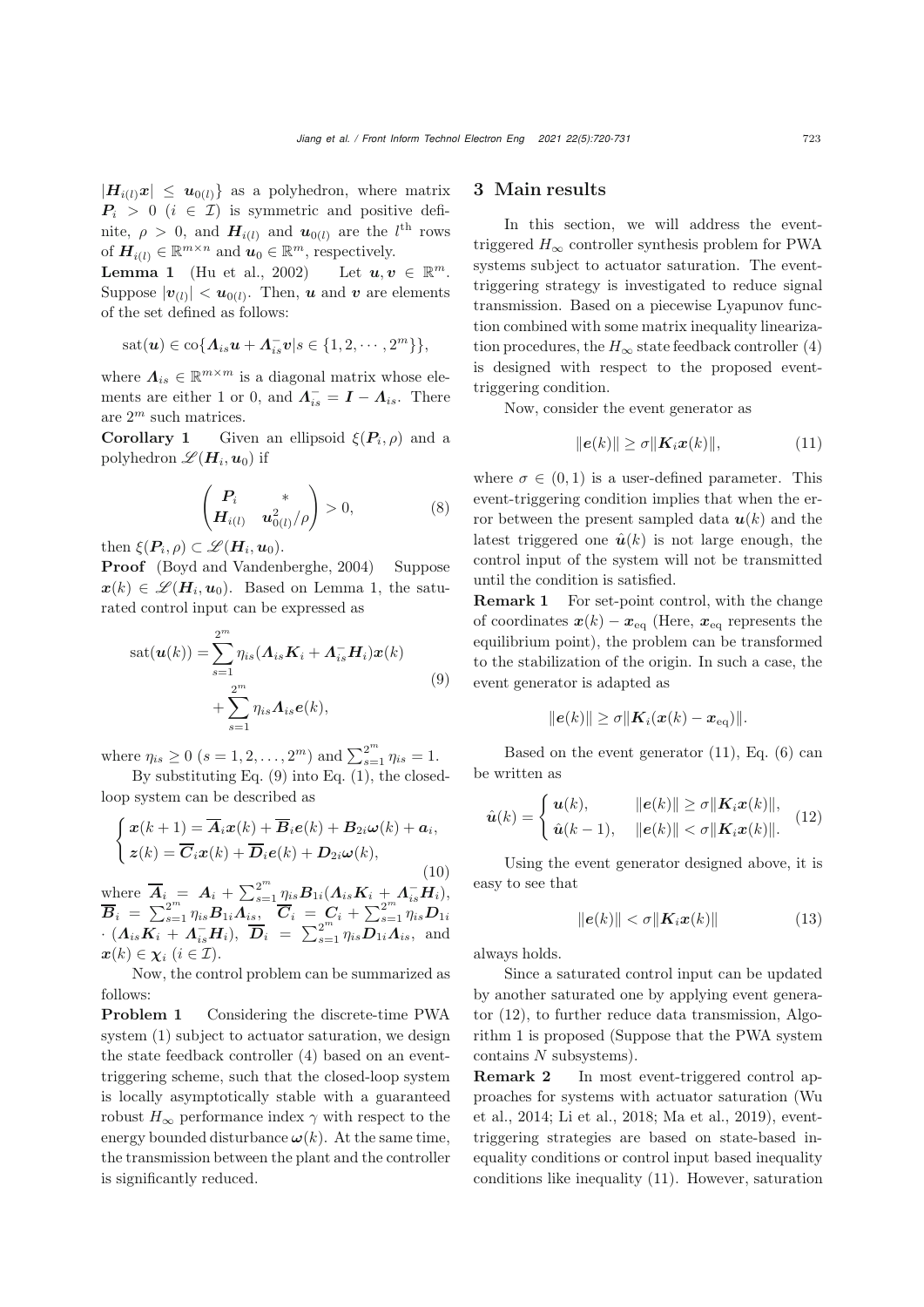Algorithm 1 Event-triggered and data transmission strategy

```
1: for i = 1:N do
 2: if k = 0 then
 3: \hat{u}(0) = 04: else if k = 1 then
 5: \hat{u}(k) = K_i x(k)6: else
 7: if \|\hat{\boldsymbol{u}}(k) - \boldsymbol{K}_i\boldsymbol{x}(k)\| \geq \sigma \|\boldsymbol{K}_i\boldsymbol{x}(k)\| then
 8: if \|\hat{\mathbf{u}}(k-1)\| \geq \|\mathbf{u}_0\| \&\& \| \hat{\mathbf{u}}(k) \| ≥
                \|\boldsymbol{u}_0\| && \hat{\boldsymbol{u}}(k-1)\hat{\boldsymbol{u}}(k) > 0 then
9: \hat{u}(k) = \hat{u}(k-1)<br>10: else
               else
11: \hat{\mathbf{u}}(k) = \mathbf{K}_i \mathbf{x}(k)12: end if
13: else
14: \hat{u}(k) = \hat{u}(k-1)15: end if
16: end if
17: end for
```
is not taken into account, and therefore resources may be wasted when the actuator is saturated. Hence, in this study, a novel event-triggering strategy is developed by considering saturation.

For the closed-loop system [\(10\)](#page-3-4), we employ a piecewise quadratic Lyapunov function in the following form:

<span id="page-4-0"></span>
$$
V(k) = \boldsymbol{x}^{\mathrm{T}}(k)\boldsymbol{P}_i\boldsymbol{x}(k),\tag{14}
$$

where  $P_i \in \mathbb{R}^{n \times n}$  is symmetric and positive definite. The solution to Problem 1 is given below:

**Theorem 1** For a given  $\sigma$  under the eventtriggering condition [\(11\)](#page-3-2), if there exist symmetric and positive definite matrices  $Q_i \in \mathbb{R}^{n \times n}$ ,  $W_i \in$  $\mathbb{R}^{m \times n}$ , and  $G_i \in \mathbb{R}^{m \times n}$ , and parameters  $\alpha_i > 0$ ,  $\beta_i > 0$ , and  $\gamma > 0$   $(i, j \in \mathcal{I}, (i, j) \in \Omega)$ , such that the following LMIs hold:

<span id="page-4-5"></span>
$$
\begin{pmatrix}\nQ_i & * & * & * & * & * & * & * \\
0 & \alpha_i I & * & * & * & * & * & * \\
A_i Q_i + B_{1i} \Theta_i & \alpha_i \overline{B}_i & B_{2i} & Q_j + \beta_i a_i a_i^T & * & * & * \\
C_i Q_i + D_{1i} \Theta_i & \alpha_i \overline{D}_i & D_{2i} & 0 & I & * & * \\
W_i & 0 & 0 & 0 & 0 & \frac{\alpha_i}{\sigma^2} I & * \\
E_i Q_i & 0 & 0 & \beta_i f_i a_i^T & 0 & 0 & \beta_i (f_i f_i^T - I)\n\end{pmatrix}
$$
\n
$$
> 0 \text{ for } i \in \mathcal{I}_1, \ i, j \in \mathcal{I}, \ (i, j) \in \Omega,
$$
\n(15a)

<span id="page-4-6"></span>
$$
\begin{pmatrix}\nQ_i & * & * & * & * & * \\
0 & \alpha_i I & * & * & * & * \\
0 & 0 & \gamma^2 I & * & * & * \\
A_i Q_i + B_{1i} \Theta_i & \alpha_i \overline{B}_i & B_{2i} & Q_j & * & * \\
C_i Q_i + D_{1i} \Theta_i & \alpha_i \overline{D}_i & D_{2i} & 0 & I & * \\
W_i & 0 & 0 & 0 & 0 & \frac{\alpha_i}{2}I\n\end{pmatrix} > 0
$$
\n(15b)

for  $i \in \mathcal{I}_0, i, j \in \mathcal{I}, (i, j) \in \Omega$ , and

<span id="page-4-7"></span>
$$
\begin{pmatrix}\n\mathbf{Q}_i & * \\
\mathbf{G}_{i(l)} & \mathbf{u}_{0(l)}^2/\rho\n\end{pmatrix} > 0 \text{ for } i \in \mathcal{I}, l \in \{1, 2, \dots, m\},
$$
\nwhere\n
$$
\mathbf{\Theta}_i = \sum_{s=1}^{2^m} \eta_{is} (\mathbf{\Lambda}_{is} \mathbf{W}_i + \mathbf{\Lambda}_{is}^- \mathbf{G}_i), \overline{\mathbf{B}}_i =
$$
\n
$$
\sum_{s=1}^{2^m} \eta_{is} \mathbf{B}_{1i} \mathbf{\Lambda}_{is}, \overline{\mathbf{D}}_i = \sum_{s=1}^{2^m} \eta_{is} \mathbf{D}_{1i} \mathbf{\Lambda}_{is}, \mathbf{W}_i =
$$
\n
$$
\mathbf{K}_i \mathbf{P}_i^{-1}, \mathbf{G}_i = \mathbf{H}_i \mathbf{P}_i^{-1}, \text{ and } \mathbf{W}_{i(l)} \text{ and } \mathbf{G}_{i(l)} \text{ denote the } l^{\text{th}} \text{ rows of } \mathbf{W}_i \text{ and } \mathbf{G}_i \text{, respectively, then}
$$

the closed-loop system [\(10\)](#page-3-4) is asymptotically stable with  $H_{\infty}$  performance index  $\gamma$ . Moreover, the control parameters in Eq. [\(4\)](#page-2-1) and Lyapunov matrices in Eq. [\(14\)](#page-4-0) are given by

$$
\boldsymbol{K}_i = \boldsymbol{W}_i \boldsymbol{Q}_i^{-1}, \ \ \boldsymbol{P}_i = \boldsymbol{Q}_i^{-1}.
$$

**Proof** Let  $v = H_i x$  with  $H_i \in \mathbb{R}^{m \times n}$ . Based on the piecewise quadratic Lyapunov function [\(14\)](#page-4-0), it is well known that

<span id="page-4-1"></span>
$$
\boldsymbol{x}^{\mathrm{T}}(k+1)\boldsymbol{P}_j\boldsymbol{x}(k+1)-\boldsymbol{x}^{\mathrm{T}}(k)\boldsymbol{P}_i\boldsymbol{x}(k) \n+\boldsymbol{z}^{\mathrm{T}}(k)\boldsymbol{z}(k)-\gamma^2\boldsymbol{\omega}^{\mathrm{T}}(k)\boldsymbol{\omega}(k) < 0
$$
\n(17)

holds, proving that the closed-loop system [\(10\)](#page-3-4) is asymptotically stable with  $H_{\infty}$  disturbance attenuation level  $\gamma$  with any  $\omega(k) \in l_2[0,\infty)$  [\(Qiu et al.](#page-10-25), [2011](#page-10-25)).

Substituting Eq. [\(10\)](#page-3-4) into inequality [\(17\)](#page-4-1) yields

$$
\begin{pmatrix}\n\boldsymbol{x}(k) \\
\boldsymbol{e}(k) \\
\omega(k)\n\end{pmatrix}^{\text{T}} \begin{pmatrix}\n\boldsymbol{A}_{1}^{\text{T}}\boldsymbol{P}_{j}\boldsymbol{A}_{i}-\boldsymbol{P}_{i}+\overline{\boldsymbol{C}}_{1}^{\text{T}}\overline{\boldsymbol{C}}_{i} & * \\
\overline{\boldsymbol{B}}_{1}^{\text{T}}\boldsymbol{P}_{j}\boldsymbol{A}_{i}+\boldsymbol{D}_{1i}^{\text{T}}\overline{\boldsymbol{C}}_{i} & \overline{\boldsymbol{B}}_{1}^{\text{T}}\boldsymbol{P}_{j}\overline{\boldsymbol{B}}_{i}+\boldsymbol{D}_{1i}^{\text{T}}\overline{\boldsymbol{D}}_{i} \\
\boldsymbol{B}_{2i}^{\text{T}}\boldsymbol{P}_{j}\boldsymbol{A}_{i}+\boldsymbol{D}_{2i}^{\text{T}}\overline{\boldsymbol{C}}_{i} & \boldsymbol{B}_{2i}^{\text{T}}\boldsymbol{P}_{j}\overline{\boldsymbol{B}}_{i}+\boldsymbol{D}_{2i}^{\text{T}}\overline{\boldsymbol{D}}_{i} \\
\boldsymbol{a}_{i}^{\text{T}}\boldsymbol{P}_{j}\boldsymbol{A}_{i} & \boldsymbol{a}_{i}^{\text{T}}\boldsymbol{P}_{j}\overline{\boldsymbol{B}}_{i} \\
\boldsymbol{a}_{i}^{\text{T}}\boldsymbol{P}_{j}\boldsymbol{A}_{i} & \boldsymbol{a}_{i}^{\text{T}}\boldsymbol{P}_{j}\overline{\boldsymbol{B}}_{i} \\
\boldsymbol{a}_{i}^{\text{T}}\boldsymbol{P}_{j}\boldsymbol{B}_{2i} & * \\
\boldsymbol{a}_{i}^{\text{T}}\boldsymbol{P}_{j}\boldsymbol{B}_{2i} & \boldsymbol{a}_{i}^{\text{T}}\boldsymbol{P}_{j}\boldsymbol{a}_{i}\n\end{pmatrix}\begin{pmatrix}\n\boldsymbol{x}(k) \\
\boldsymbol{e}(k) \\
\boldsymbol{e}(k) \\
\boldsymbol{e}(k)\n\end{pmatrix} < 0.
$$
\n(18)

From the event-triggering condition [\(13\)](#page-3-5), we have

<span id="page-4-2"></span>
$$
\boldsymbol{e}^{\mathrm{T}}(k)\boldsymbol{e}(k) < \sigma^2 \boldsymbol{x}^{\mathrm{T}}(k) \boldsymbol{K}_i^{\mathrm{T}} \boldsymbol{K}_i \boldsymbol{x}(k), \qquad (19)
$$

that is,

<span id="page-4-3"></span>
$$
\begin{pmatrix} x(k) \\ e(k) \\ \omega(k) \\ 1 \end{pmatrix}^{\mathrm{T}} \begin{pmatrix} \sigma^2 \mathbf{K}_1^{\mathrm{T}} \mathbf{K}_i & * & * \\ 0 & -\mathbf{I} & * \\ 0 & 0 & 0 & 0 \\ 0 & 0 & 0 & 0 \end{pmatrix} \begin{pmatrix} x(k) \\ e(k) \\ \omega(k) \\ 1 \end{pmatrix} > 0. \tag{20}
$$

Ellipsoid  $\varepsilon_i$  [\(2\)](#page-2-3) can be transformed as

<span id="page-4-4"></span>
$$
\begin{pmatrix} x(k) \\ e(k) \\ \omega(k) \\ 1 \end{pmatrix}^{\mathrm{T}} \begin{pmatrix} -E_i^{\mathrm{T}} E_i * * * * * \\ 0 & 0 * * * \\ 0 & 0 & * \\ -f_i^{\mathrm{T}} E_i & 0 & 0 \end{pmatrix} \begin{pmatrix} x(k) \\ e(k) \\ \omega(k) \\ 1 \end{pmatrix} \geq 0. \quad (21)
$$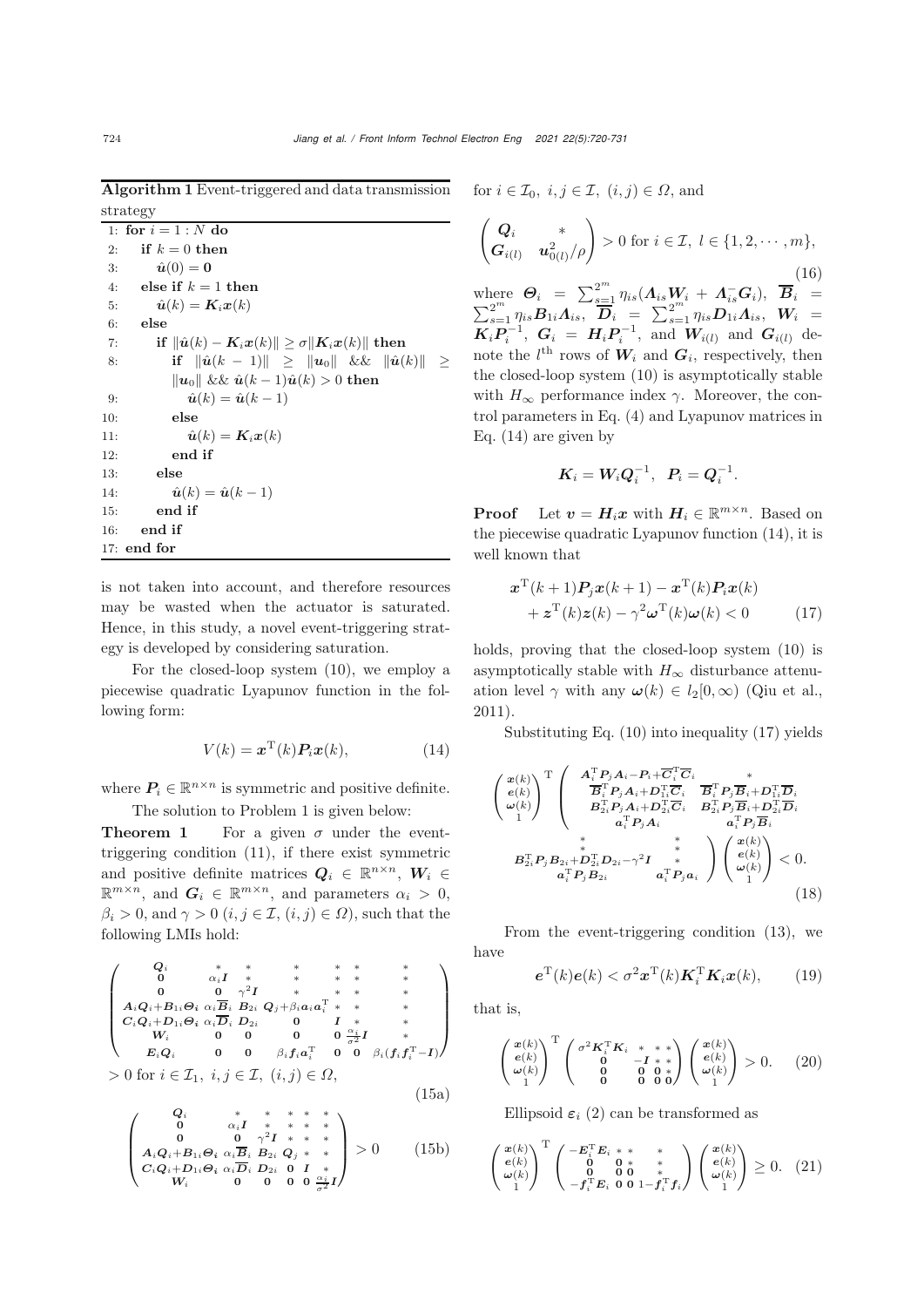Applying the S-procedure allows us to combine inequalities  $(18)$ ,  $(20)$ , and  $(21)$  as follows:

$$
\begin{pmatrix}\n\mathbf{\Sigma}_{1} & \mathbf{\Sigma}_{1} \\
-\overline{\mathbf{B}}_{i}^{\mathrm{T}} P_{j} \overline{\mathbf{A}}_{i} - \overline{\mathbf{D}}_{i}^{\mathrm{T}} \overline{\mathbf{C}}_{i} & \kappa_{i} I - \overline{\mathbf{B}}_{i}^{\mathrm{T}} P_{j} \overline{\mathbf{B}}_{i} - \overline{\mathbf{D}}_{i}^{\mathrm{T}} \overline{\mathbf{D}}_{i} \\
-\mathbf{B}_{2i}^{\mathrm{T}} P_{j} \overline{\mathbf{A}}_{i} - \mathbf{D}_{2i}^{\mathrm{T}} \overline{\mathbf{C}}_{i} & -\mathbf{B}_{2i}^{\mathrm{T}} P_{j} \overline{\mathbf{B}}_{i} - \mathbf{D}_{2i}^{\mathrm{T}} \overline{\mathbf{D}}_{i} \\
\lambda_{i} f_{i}^{\mathrm{T}} \mathbf{E}_{i} - \mathbf{a}_{i}^{\mathrm{T}} \mathbf{P}_{j} \overline{\mathbf{A}}_{i} & -\mathbf{a}_{i}^{\mathrm{T}} \mathbf{P}_{j} \overline{\mathbf{B}}_{i} \\
\star & \star \\
\gamma^{2} I - \mathbf{B}_{2i}^{\mathrm{T}} \mathbf{P}_{j} B_{2i} - \mathbf{D}_{2i}^{\mathrm{T}} \mathbf{D}_{2i} & \star \\
-\mathbf{a}_{i}^{\mathrm{T}} \mathbf{P}_{j} B_{2i} & \Sigma_{2}\n\end{pmatrix} > 0, (22)
$$

 $\text{where } \Sigma_1 = P_i - \overline{A}_i^{\text{T}} P_j \overline{A}_i - \overline{C}_i^{\text{T}} \overline{C}_i - \kappa_i \sigma^2 \boldsymbol{K}_i^{\text{T}} \boldsymbol{K}_i + \lambda_i \boldsymbol{E}_i^{\text{T}} \boldsymbol{E}_i \text{ and } \boldsymbol{\Sigma}_2 = \lambda_i (\boldsymbol{f}_i^{\text{T}} \boldsymbol{f}_i - 1) - \boldsymbol{a}_i^{\text{T}} P_j \boldsymbol{a}_i.$ 

When the Schur complement is used thrice, the above inequality becomes

<span id="page-5-0"></span>
$$
\begin{pmatrix}\nP_{i} + \lambda_{i} E_{i}^{\mathrm{T}} E_{i} & * & * & * & * & * & * \\
0 & \kappa_{i} I & * & * & * & * & * \\
0 & 0 & 0 & \gamma^{2} I & * & * & * & * \\
\lambda_{i} f_{i}^{\mathrm{T}} E_{i} & 0 & 0 & \lambda_{i} (f_{i}^{\mathrm{T}} f_{i} - 1) & * & * \\
\overline{A}_{i} & \overline{B}_{i} B_{2i} & a_{i} & P_{j}^{-1} & * & * \\
\overline{C}_{i} & \overline{D}_{i} D_{2i} & 0 & 0 & I & * \\
K_{i} & 0 & 0 & 0 & 0 & 0 & \frac{1}{\kappa_{i} \sigma^{2}} I\n\end{pmatrix} > 0.
$$
\n(23)

Pre- and post-multiplying inequality [\(23\)](#page-5-0) by  $\mathrm{diag}\Big(\textit{\textbf{I}},\textit{\textbf{I}},\textit{\textbf{I}},\textit{\textbf{I}}\Big)$  $\left( \begin{array}{c} 0,0,0,0\ 0,I,0,0\ 0,0,I,0\ 0,0,I,0\ I,0,0,0\ \end{array} \right)$ ), its transpose yields

<span id="page-5-1"></span>
$$
\begin{pmatrix}\nP_{i} + \lambda_{i} E_{i}^{\mathrm{T}} E_{i} & * & * & * & * & * & * \\
0 & \kappa_{i} I & * & * & * & * & * \\
\frac{0}{A_{i}} & \frac{0}{B_{i}} B_{2i} P_{j}^{-1} & * & * & * \\
\frac{0}{C_{i}} & \frac{0}{D_{i}} D_{2i} P_{j}^{-1} & * & * & * \\
K_{i} & 0 & 0 & 0 & \frac{1}{\kappa_{i} \sigma^{2}} I & * \\
\lambda_{i} f_{i}^{\mathrm{T}} E_{i} & 0 & 0 & \alpha_{i}^{\mathrm{T}} & 0 & 0 & \lambda_{i} (f_{i}^{\mathrm{T}} f_{i-1})\n\end{pmatrix} > 0.
$$
\n(24)

Then, by applying the Schur complement, inequality [\(24\)](#page-5-1) can be rewritten as

<span id="page-5-2"></span>
$$
-\zeta_{1}^{T} \frac{1}{\lambda_{i}} (f_{i}^{T} f_{i} - 1)^{-1} \zeta_{1} > 0,
$$
\n
$$
\begin{pmatrix}\nP_{i} + \lambda_{i} E_{i}^{T} E_{i} & * & * & * & * & * \\
0 & 0 & \gamma^{2} I & * & * & * \\
\frac{\sigma_{i}}{\sigma_{i}} & \frac{\sigma_{i}}{\sigma_{i}} B_{2i} P_{j}^{-1} & * & * \\
\frac{\sigma_{i}}{\sigma_{i}} & \frac{\sigma_{i}}{\sigma_{i}} D_{2i} & 0 & I & * \\
\frac{\sigma_{i}}{\sigma_{i}} & 0 & 0 & 0 & \frac{1}{\kappa_{i} \sigma^{2}} I\n\end{pmatrix}
$$
\n
$$
-\zeta_{1}^{T} \frac{1}{\lambda_{i}} (f_{i}^{T} f_{i} - 1)^{-1} \zeta_{1} > 0,
$$
\n
$$
(25)
$$

where  $\zeta_1 = (\lambda_i f_i^{\mathrm{T}} E_i \quad \mathbf{0} \quad \mathbf{0} \quad a_i^{\mathrm{T}} \quad \mathbf{0} \quad \mathbf{0}).$ 

According to the inversion lemma (*<sup>A</sup>* +  $BCD$ <sup>-1</sup> =  $A^{-1}-A^{-1}B(C^{-1}+DA^{-1}B)^{-1}DA^{-1}$ [\(Kailath, 1980\)](#page-10-26), we have

$$
\begin{cases} (I - f_i^{\mathrm{T}} f_i)^{-1} = I + f_i^{\mathrm{T}} (I - f_i f_i^{\mathrm{T}})^{-1} f_i, \\ f_i (I - f_i^{\mathrm{T}} f_i)^{-1} = (I - f_i f_i^{\mathrm{T}})^{-1} f_i. \end{cases} (26)
$$

Through simple calculation, inequality [\(25\)](#page-5-2)

becomes

<span id="page-5-3"></span>
$$
\begin{pmatrix}\nP_i & * & * & * & * & * & * \\
0 & \kappa_i I & * & * & * & * & * \\
\frac{\mathbf{a}}{\mathbf{A}_i} & \frac{\mathbf{b}}{\mathbf{B}_i} & \frac{\gamma^2 I}{\mathbf{B}_i} & * & * & * \\
\frac{\mathbf{a}}{\mathbf{C}_i} & \frac{\mathbf{b}}{\mathbf{D}_i} & \frac{\mathbf{b}}{\mathbf{D}_i} & 0 & I & * \\
K_i & 0 & 0 & 0 & 0 & \frac{1}{\kappa_i \sigma^2} I\n\end{pmatrix}
$$
\n
$$
-\zeta_2^{\mathrm{T}} \lambda_i (f_i f_i^{\mathrm{T}} - I)^{-1} \zeta_2 > 0,
$$
\n(27)

where  $\zeta_2 = \left(E_i \quad 0 \quad 0 \quad \frac{1}{\lambda_i} f_i^{\mathrm{T}} a_i \quad 0 \quad 0\right)$ .

Now, by applying the Schur complement again, inequality [\(27\)](#page-5-3) becomes

<span id="page-5-4"></span>
$$
\begin{pmatrix}\nP_i & * & * & * & * & * & * \\
0 & \kappa_i I & * & * & * & * & * \\
\frac{0}{A_i} & \frac{0}{B_i} & B_{2i} & P_j^{-1} + \frac{1}{\lambda_i} a_i a_i^T & * & * & * \\
\frac{C_i}{C_i} & \frac{D_i}{D_i} & D_{2i} & 0 & I & * & * \\
K_i & 0 & 0 & 0 & 0 & \frac{1}{\kappa_i \sigma^2} I & * \\
E_i & 0 & 0 & \frac{1}{\lambda_i} f_i a_i^T & 0 & 0 & \frac{1}{\lambda_i} (f_i f_i^T - I)\n\end{pmatrix} > 0.
$$
\n(28)

Pre- and post-multiplying inequality [\(28\)](#page-5-4) by  $diag(P_i^{-1}, \frac{1}{\kappa_i}I, I, I, I, I, I, I)$ , we obtain

<span id="page-5-5"></span>
$$
\begin{pmatrix}\nP_i^{-1} & * & * & * & * & * & * & * \\
0 & \frac{1}{k_i}I & * & * & * & * & * & * \\
0 & 0 & \gamma^2I & * & * & * & * & * \\
\frac{1}{A_i}P_i^{-1} & \frac{1}{k_i}\overline{B}_i & B_{2i} & P_j^{-1} + \frac{1}{\lambda_i}a_i a_i^T & * & * & * \\
\overline{C}_i P_i^{-1} & \frac{1}{k_i}\overline{D}_i & D_{2i} & 0 & I & * & * \\
K_i P_i^{-1} & 0 & 0 & 0 & 0 & \frac{1}{k_i\sigma^2}I & * \\
E_i P_i^{-1} & 0 & 0 & \frac{1}{\lambda_i} f_i a_i^T & 0 & 0 & \frac{1}{\lambda_i} (f_i f_i^T - I) \\
> 0. & (29)\n\end{pmatrix}
$$

Thus, inequality [\(29\)](#page-5-5) is transformed to inequal-ity [\(15a\)](#page-4-5) by  $Q_i = P_i^{-1}$ ,  $W_i = K_i Q_i$ ,  $G_i = H Q_i$ ,  $\theta_i = \frac{1}{\pi} \int_R P_i Q_i$  $H_i Q_i$ ,  $\alpha_i = \frac{1}{\kappa_i}$ , and  $\beta_i = \frac{1}{\lambda_i}$ . For  $i \in \mathcal{I}_0$ ,<br>the subsystem is treated as a linear system, and the subsystem is treated as a linear system, and through similar derivation, the LMI can be written as inequality [\(15b\)](#page-4-6).

By performing pre- and post-multiplication for inequality [\(8\)](#page-3-6) by diag  $(P_i^{-1}, I)$ , LMI [\(16\)](#page-4-7) can be obtained by substituting  $Q_i = P_i^{-1}$  and  $G_{i(l)} =$ <br>**H** ... **P**<sup>-1</sup> Honge it can be concluded that LMI (16)  $H_{i(l)}P_i^{-1}$ . Hence, it can be concluded that LMI [\(16\)](#page-4-7) ensures  $\xi(P_i, \rho) \subset \mathscr{L}(H_i, u_0)$ . This completes the proof.

**Remark 3** When  $f_i^T f_i - 1 \le 0$ , inequality (15) has no feasible solution; then the subsystem lies in has no feasible solution; then, the subsystem lies inside ellipsoid  $\varepsilon_i$ . In this case,  $\Delta V$  is negative for  $x(k) \in \varepsilon_i$  if  $A_i^T P_j A_i - P_i < 0$ , which is equivalent to inequality [\(15b\)](#page-4-6).

Remark 4 For the design of event-triggered controllers of the PWA systems in [Ma et al.](#page-10-16) [\(2018,](#page-10-16) [2019\)](#page-10-18), the nonlinear term  $\gamma_i \mathbf{Q}_i \overline{\mathbf{E}}_i \mathbf{Q}_i$  was relaxed according to  $\gamma_i \mathbf{Q}_i \overline{\mathbf{E}}_i \mathbf{Q}_i \ge \mathbf{Q}_i \overline{\mathbf{E}_i}^{\frac{1}{2}} + \overline{\mathbf{E}_i}^{\frac{1}{2}} \mathbf{Q}_i - \gamma_i^{-1} \mathbf{I}$ . This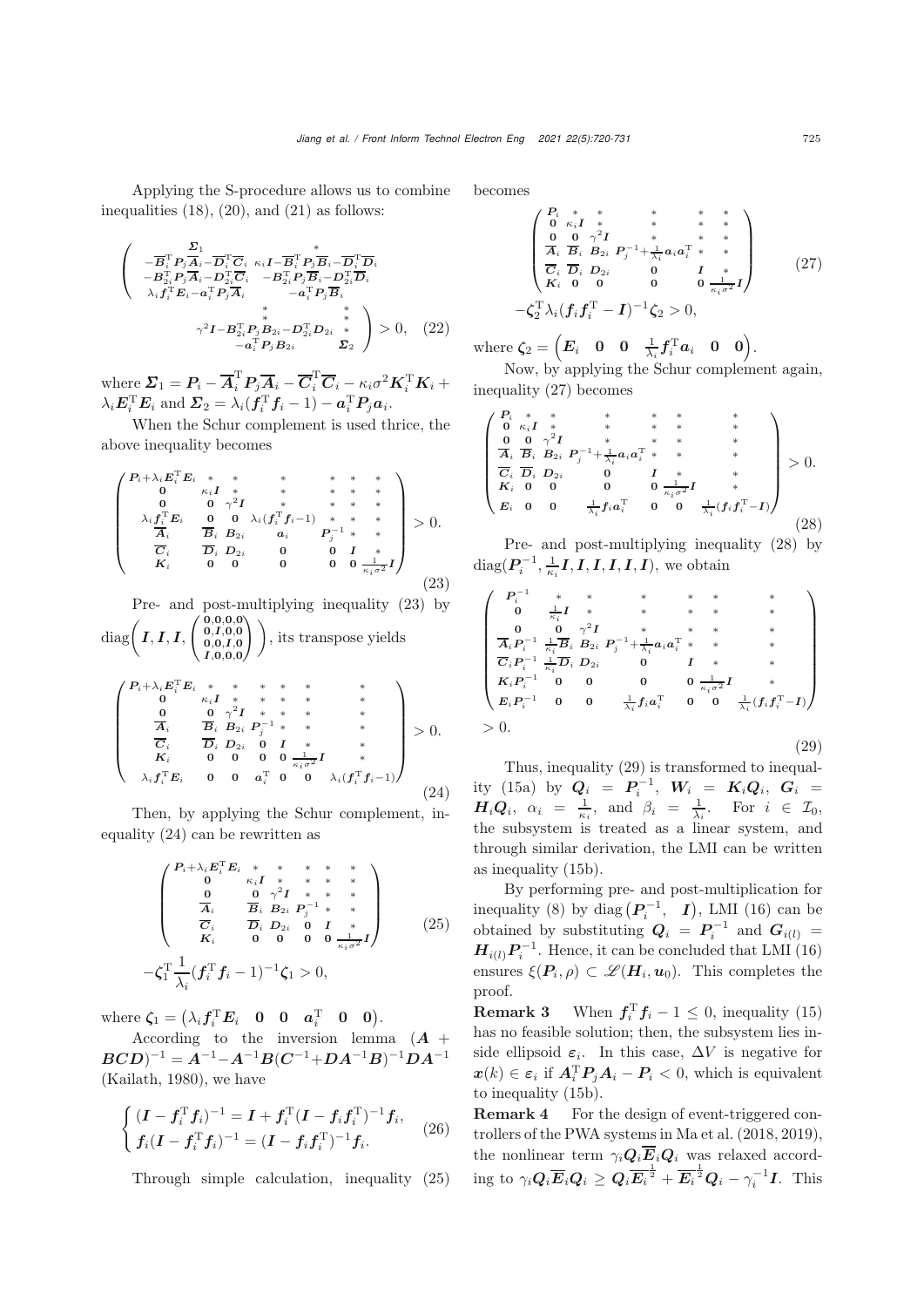method resulted in conservativeness to some extent. In this study, the inversion lemma is applied to deal with the term  $\lambda_i \mathbf{E}_i^{\mathrm{T}} \mathbf{E}_i$  in inequality [\(25\)](#page-5-2), thereby avoiding the conservativeness in handling the nonlinear term in LMI.

**Remark 5** By introducing constraint  $P_i = P$ , the piecewise quadratic Lyapunov function [\(14\)](#page-4-0) becomes a common [quadratic](#page-10-21) [Lyapunov](#page-10-21) [function](#page-10-21) [\(](#page-10-21)Rodrigues and Boyd, [2005;](#page-10-21) [LeBel and Rodrigues, 2009\)](#page-10-27). Obviously, the common Lyapunov function is more conservative than the piecewise Lyapunov function.

The smallest  $H_{\infty}$  performance index can be measured by solving the following optimization problem:

Optimization problem 1:

$$
\min_{\mathbf{W}_i, \ \mathbf{Q}_i} \quad \gamma, \ \ i \in \mathcal{I},
$$
\nsubject to inequalities (15) and (16). (30)

For a fixed  $\gamma$ , the region of attraction can be maximized by the following optimization problem:

Optimization problem 2:

$$
\min_{\mathbf{W}_i, \ \mathbf{Q}_i} \text{tr}(\mathbf{Q}_i^{-1}), \ i \in \mathcal{I},
$$
\n
$$
\text{subject to inequalities (15) and (16).} \tag{31}
$$

Remark 6 As the optimization goals of optimization problems 1 a[nd](#page-10-24) [2](#page-10-24) [are](#page-10-24) [convex](#page-10-24) [functions](#page-10-24) [\(](#page-10-24)Boyd and Vandenberghe, [2004\)](#page-10-24), LMIs in Theorem 1 can be numerically effectively solved in MATLAB using toolbox CVX [\(Grant and Boyd, 2014](#page-10-28)) as an interface and SDPT3 [\(Toh et al.](#page-11-5), [1999\)](#page-11-5)/SeDuMi [\(Sturm](#page-10-29), [1999](#page-10-29)) as a solver.

Remark 7 When using PWA systems to approximate nonlinear systems, more subsystems are needed if a higher accuracy is required. In such a situation, one should be aware of the fundamental limitations of computations. For each subsystem, the number of free variables in Theorem 1 is  $N = \frac{1}{2}n^2 + \frac{1}{2}$ <br>of free variabl  $N = \frac{1}{2}n^2 + \frac{1}{2}n + 2mn + 3$ . In contrast, the number<br>of free variables in Theorem 1 in [Ma et al.](#page-10-18) [\(2019](#page-10-18)) was  $N = \frac{1}{2}n^2 + \frac{1}{2}n + 2mn + 3m + 2$ , which is larger. Note 2 2 that robustness was not discussed in [Ma et al.](#page-10-18) [\(2019\)](#page-10-18). Consequently, our method has lower complexity.

## 4 Examples

In this section, we present a discrete-time chaotic map- $T$  system and a single-link robot arm control system to demonstrate the merits and effectiveness of the proposed controller design method. Comparisons are made with methods in the literature. The transmission reduction is measured by the control input update rate or, equivalently, the transmission rate (TR), which is defined as follows:

$$
TR = \frac{Number\ of\ event\ triggers}{Number\ of\ measurements}.
$$

Example 1 Consider the following discrete-time chaotic map- $T$  system [\(Chen CL et al., 2005](#page-10-30)) with modifications:

$$
x(k+1) = \begin{cases} A_1x(k) + B_{11}u(k) + B_{21}\omega(k) + a_1, \\ -10 \le x_1 < 6, \\ A_2x(k) + B_{12}u(k) + B_{22}\omega(k) + a_2, \\ 6 \le x_1 \le 10, \end{cases}
$$
  

$$
z(k) = Cx(k) + Du(k),
$$

with

$$
A_{i} = \begin{pmatrix} 0 & 0.89 & 0.5 \\ h_{i} & 0.89 & 0 \\ -0.1 & 0 & 0.9 \end{pmatrix}, \quad a_{1} = \begin{pmatrix} 0 \\ 0 \\ 0 \end{pmatrix},
$$

$$
a_{2} = \begin{pmatrix} 0 \\ -18.72 \\ 0 \end{pmatrix}, \quad B_{11} = \begin{pmatrix} 1 \\ 0 \\ 1.5 \end{pmatrix}, \quad B_{12} = \begin{pmatrix} 0.5 \\ 0 \\ 0 \end{pmatrix},
$$

$$
B_{21} = B_{22} = \begin{pmatrix} 0.01 \\ 0.01 \\ 0.01 \end{pmatrix}, \quad C = \begin{pmatrix} 0.5 & 0.5 & 0.5 \end{pmatrix},
$$

$$
D = (0.1), \quad i = 1, 2, \quad h_{1} = -1.12, \quad h_{2} = 2.
$$

The state spaces of these two subsystems can be de-scribed by the degenerate ellipsoid [\(2\)](#page-2-3) with  $E_1 = (0.125 \ 0 \ 0), f_1 = (0.25), E_2 = (0.5 \ 0 \ 0),$  and  $(0.125 \t 0 \t 0), f_1 = (0.25), E_2 = (0.5 \t 0 \t 0), \text{ and}$ <br> $f_1 = (-4)$  $f_2 = (-4)$ .

Let  $\sigma = 0.9$ . By solving Theorem 1, we can obtain the controller gains as

$$
\begin{cases}\n\boldsymbol{K}_1 = (0.3158 - 0.8499 - 0.5128), \\
\boldsymbol{K}_2 = (0.3661 - 0.5736 - 0.3334).\n\end{cases}
$$

For comparison, we obtain the following controller gains by applying Theorem 3 in [Chen YG et al.](#page-10-19) [\(2014](#page-10-19)):

$$
\begin{cases}\n\boldsymbol{K}_1 = (0.5158 - 0.7569 - 0.5576), \\
\boldsymbol{K}_2 = (0.5722 - 1.2075 - 0.8641).\n\end{cases}
$$

The initial condition is taken as  $x(0) = (10 \t -0.4 \t 1)^T$  in  $\chi_2$ , and the number of sam-<br>pling stops is set to 50. For an external disturbance pling steps is set to 50. For an external disturbance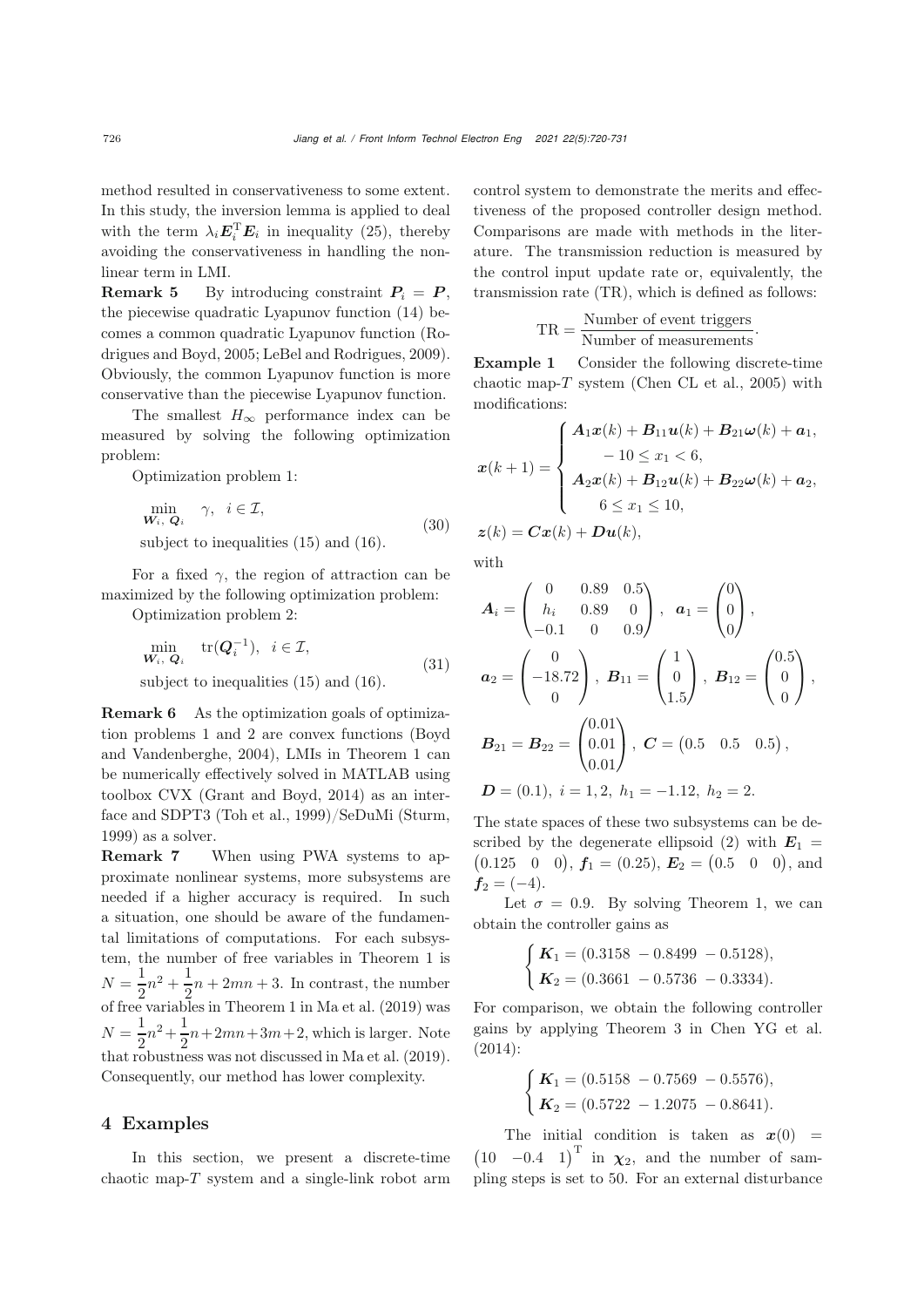$\omega(k) = 50 \exp(-0.2t) \sin(2\pi t)$ , the results obtained by our approach and those based on [Chen YG et al.](#page-10-19) [\(2014](#page-10-19))'s approach are shown in Figs. [2](#page-7-0)[–4](#page-7-1) for comparison. Fig. [2](#page-7-0) shows the state responses of the system. It can be seen that the system converges faster when our approach is used. The control inputs are shown in Fig. [3.](#page-7-2) Event triggers are recorded in Fig. [4,](#page-7-1) where "1" means that the event is triggered, and "0" means that it is not. Fig. [4](#page-7-1) shows that events occur at every event sampling instant when [Chen YG et al.](#page-10-19) [\(2014](#page-10-19))'s approach is adopted; in contrast, events are significantly reduced when our approach is used, implying that communication resources can be greatly conserved using our approach. Table [1](#page-7-3) lists the TR and the minimum  $H_{\infty}$  performance index  $\gamma_{\min}$  for different values of  $\sigma$  when solving the optimization problem 1.





<span id="page-7-0"></span>

Fig. 3 Control input of the system when  $\sigma = 0.9$ 

<span id="page-7-2"></span>

<span id="page-7-1"></span>Fig. 4 Simulation results of the events when  $\sigma = 0.9$ "1" means that the event is triggered and "0" means that it is not triggered

Table [1](#page-7-3) shows that the larger the eventtriggering threshold  $\sigma$ , the fewer the events triggered. However,  $H_{\infty}$  performance worsens with a higher threshold. Consequently, a trade-off between TR and the  $H_{\infty}$  performance is necessary. For specific situations, a proper control performance and an appropriate TR can be obtained by adjusting the value of  $\sigma$ .

Table 1  $H_{\infty}$  performance index  $\gamma_{\text{min}}$  and transmission rate (TR) for various values of *σ*

<span id="page-7-3"></span>

| $\sigma$ | $\gamma_{\rm min}$ | $TR(\%)$ |
|----------|--------------------|----------|
| 0.1      | 0.0406             | 94.12    |
| 0.3      | 0.0795             | 74.51    |
| 0.5      | 0.2616             | 66.67    |
| 0.7      | 6.0865             | 52.94    |
| 0.9      | 11.7065            | 39.22    |

Example 2 Consider the following single-link robot arm control system [\(Zhang et al., 2017](#page-11-6)):

$$
\ddot{\theta}(t) = -\frac{MgL}{J}\sin(\theta(t)) - \frac{R}{J}\dot{\theta}(t) + \frac{1}{J}u(t) + \omega(t),
$$

where  $\theta(t)$  is the angle of the arm,  $u(t)$  the control input,  $\omega(t)$  the external disturbance, M the mass of the payload,  $J$  the moment of inertia,  $g$  the acceleration of gravity,  $L$  the length of the arm, and  $R$ the coefficient of the viscous friction. Parameters are selected as follows:  $M = 1$  kg,  $J = 1$  kg · m<sup>2</sup>,  $g = 9.8 \text{ m/s}^2, L = 1 \text{ m}, R = 0.5 \text{ kg} \cdot \text{m/s}^2.$ <br>Prodefining  $g(t) = \frac{g(t)}{g(t)} g(t) = \frac{\dot{g}(t)}{g(t)}$ 

By defining  $x_1(t) = \theta(t), x_2(t) = \theta(t), \mathbf{x}(t) =$ <br>  $\theta(t) = \theta(t) + \theta(t) + \theta(t)$  $(x_1(t), x_2(t))^T$ , and  $z(t) = x_1(t) + 0.3\omega(t)$ , the system can be expressed as follows:

$$
\begin{cases}\n\dot{x}_1(t) = x_2(t), \\
\dot{x}_2(t) = -9.8 \sin(x_1(t)) - 0.5x_2(t) + u(t) + \omega(t), \\
z(t) = x_1(t) + 0.3\omega(t).\n\end{cases}
$$

The characteristic of the nonlinear term  $\sin x_1$ is approximated by a piecewise function. An illustration of the approximation effect is given in Fig. [5.](#page-8-0) The state space is partitioned into three regions:

$$
\begin{cases}\n\chi_1 = \left\{ x \in \mathbb{R}^2 \middle| -\frac{3\pi}{5} \le x_1 < -\frac{\pi}{5} \right\}, \\
\chi_2 = \left\{ x \in \mathbb{R}^2 \middle| -\frac{\pi}{5} \le x_1 < \frac{\pi}{5} \right\}, \\
\chi_3 = \left\{ x \in \mathbb{R}^2 \middle| \frac{\pi}{5} \le x_1 \le \frac{3\pi}{5} \right\}.\n\end{cases}
$$

By discretizing the system with period  $T =$ 0.1 s, we end up with the discrete-time PWA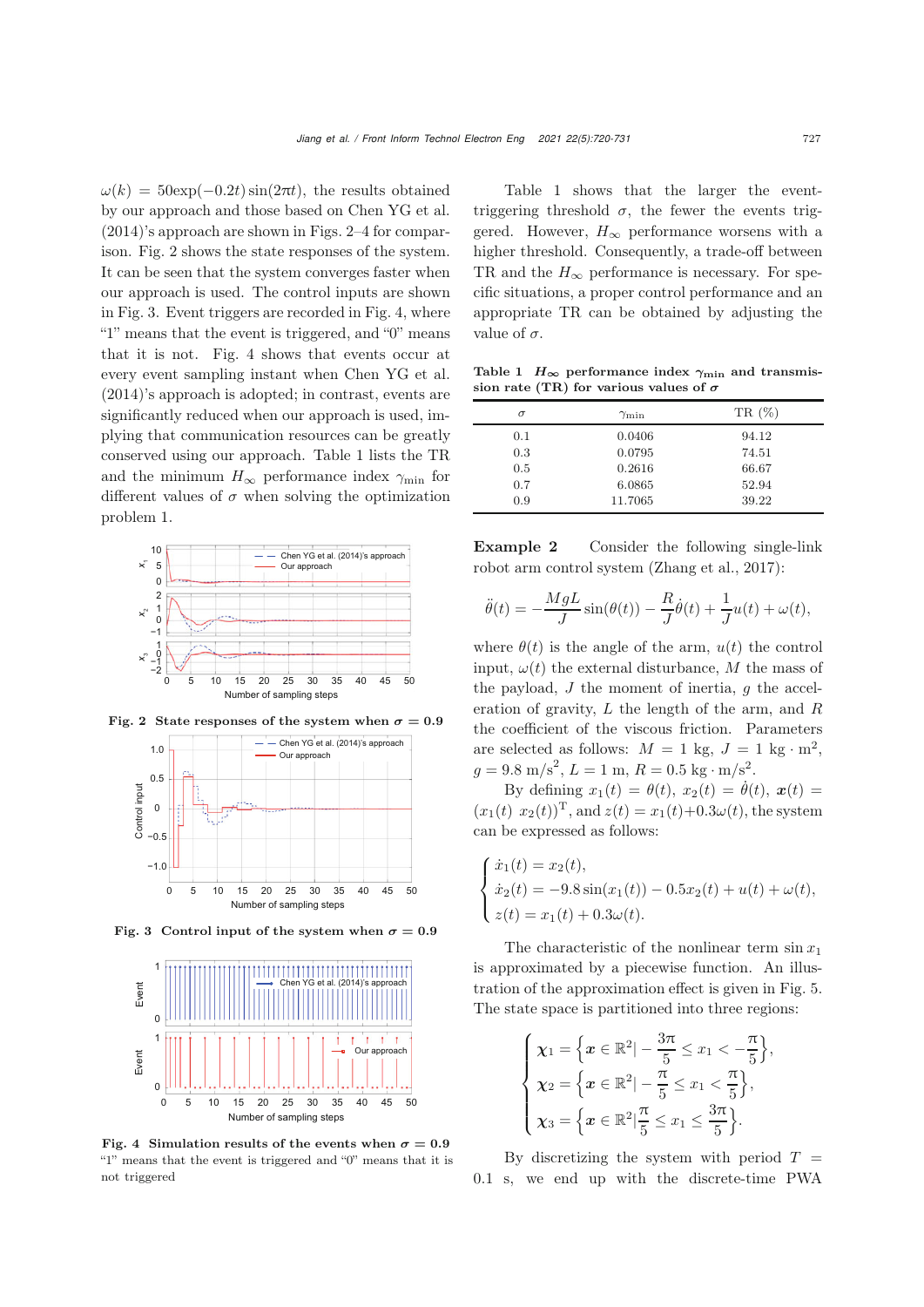

<span id="page-8-0"></span>Fig. 5 Piecewise affine (PWA) approximation of sin*x***<sup>1</sup>**

model [\(1\)](#page-1-0) with

$$
A_1 = A_3 = \begin{pmatrix} 0.9861 & 0.0971 \\ -0.2750 & 0.9376 \end{pmatrix}, \ a_2 = \begin{pmatrix} 0 \\ 0 \end{pmatrix},
$$
  
\n
$$
A_2 = \begin{pmatrix} 0.9553 & 0.0961 \\ -0.8806 & 0.9072 \end{pmatrix}, a_1 = -a_3 = \begin{pmatrix} 0.0195 \\ 0.3864 \end{pmatrix},
$$
  
\n
$$
B_{11} = B_{13} = B_{21} = B_{23} = \begin{pmatrix} 0.0049 \\ 0.0971 \end{pmatrix},
$$
  
\n
$$
B_{12} = B_{22} = \begin{pmatrix} 0.0049 \\ 0.0961 \end{pmatrix}, \ C_1 = C_2 = C_3 = \begin{pmatrix} 1 & 0 \end{pmatrix},
$$
  
\n
$$
D_{11} = D_{12} = D_{13} = \begin{pmatrix} 0, D_{21} = D_{22} = D_{23} = \begin{pmatrix} 0.3 \end{pmatrix}.
$$

Here, using degenerate ellipsoid [\(2\)](#page-2-3) to (exactly) cover the polytopic regions, we obtain the polytopic regions, we obtain  $\mathbf{E}_1 = \mathbf{E}_2 = \mathbf{E}_3 = \begin{pmatrix} 5 & 0 \end{pmatrix}$  $\frac{1}{\pi}$  0  $\left(\frac{5}{\pi}\right)$  $f_1 = -f_3 = (2)$ , and  $f_2 = (0)$ .

For the above saturated PWA system, we are interested in designing an event-triggered controller [\(5\)](#page-2-4) such that the closed-loop system [\(10\)](#page-3-4) is asymptotically stable with a guaranteed  $H_{\infty}$  disturbance attenuation level  $\gamma_{\rm min}$  while the signal transmission is reduced. Considering  $u_0 = (1), \sigma = 0.7$ , and  $\gamma = 1$  for the optimization problem 2, the controller gains and Lyapunov matrices are obtained as follows:

$$
K_1 = K_3 = (-53.3438 - 11.9312),
$$
  
\n
$$
K_2 = (-48.2323 - 11.7772),
$$
  
\n
$$
P_1 = P_3 = \begin{pmatrix} 3.4593 & 0.3213 \\ 0.3213 & 0.0924 \end{pmatrix},
$$
  
\n
$$
P_2 = \begin{pmatrix} 3.4092 & 0.3135 \\ 0.3135 & 0.0904 \end{pmatrix}.
$$

To simulate the performance of the derived controller, two cases are considered:

Case 1 (Without disturbance) Consider an undisturbed system, i.e.,  $\omega(t)=0$ .

Case 2 (With disturbance) Assume that the system is subject to an external disturbance  $\omega(t)$  =  $0.5\sin(4\pi t)$ .

Applying the controller given above, the simulation results are shown in Figs. [6](#page-9-3)[–9](#page-9-4) with initial condition  $x_0 = (0.23\pi - 0.13\pi)^T$  and simulation<br>time  $t = 10.8$  Fig. 6 depicts the state represented time  $t = 10$  s. Fig. [6](#page-9-3) depicts the state responses of the system without disturbance. It is seen that the closed-loop stability is ensured using the proposed controller. Fig. [7](#page-9-5) shows the control input without disturbance. Figs. [8](#page-9-6) and [9](#page-9-4) show the state responses and control input of the system with disturbance, respectively. From Fig. [8,](#page-9-6) it is seen that the state of the system is maintained near the origin.

The estimate of the domain of attraction when  $\sigma = 0.7$  is shown in Fig. [10.](#page-9-7) The domain of attraction can be significantly enlarged for the optimization problem 2. For different values of  $\sigma$ , the estimate of the domain of attraction is shown in Fig. [11.](#page-9-8) It is clear that with increasing  $\sigma$ , the estimate of the domain of attraction decreases. Table [2](#page-8-1) presents the com[parison](#page-11-2) [of](#page-11-2) [TR](#page-11-2) [between](#page-11-2) [a](#page-11-2) [previous](#page-11-2) [approach](#page-11-2) [\(](#page-11-2)Wu et al., [2014;](#page-11-2) [Ma et al., 2019\)](#page-10-18) and the proposed Algorithm 1 with different values of  $\sigma$ .

Table 2 Comparison of the transmission rate (TR) with various values of *σ*

<span id="page-8-1"></span>

|          | $TR(\%)$                                               |        |             |        |
|----------|--------------------------------------------------------|--------|-------------|--------|
| $\sigma$ | Strategy in Wu et al. (2014)<br>and Ma et al. $(2019)$ |        | Algorithm 1 |        |
|          | Case 1                                                 | Case 2 | Case 1      | Case 2 |
| 0.01     | 99.01                                                  | 100    | 47.52       | 48.51  |
| 0.1      | 90.10                                                  | 85.15  | 47.52       | 42.57  |
| 0.3      | 78.22                                                  | 67.33  | 52.48       | 45.54  |
| 0.7      | 52.48                                                  | 48.51  | 48.51       | 43.56  |
| 0.9      | 21.78                                                  | 24.75  | 20.79       | 24.75  |

Table [2](#page-8-1) shows that for the triggering technique in Wu et al. (2014) and Ma et al. (2019), the larger the event-triggering threshold  $\sigma$ , the fewer the events triggered. In addition, Table [2](#page-8-1) and Fig. [11](#page-9-8) indicate that there exists a trade-off between TR and the control performance. However, because of actuator saturation, resources may be wasted. Obviously, by applying Algorithm 1, TR can be further reduced. In fact, TR may be affected by parameter uncertainties, disturbances, and actuator saturations. In practical applications, appropriate control performance can be obtained by adjusting the value of  $\sigma$ .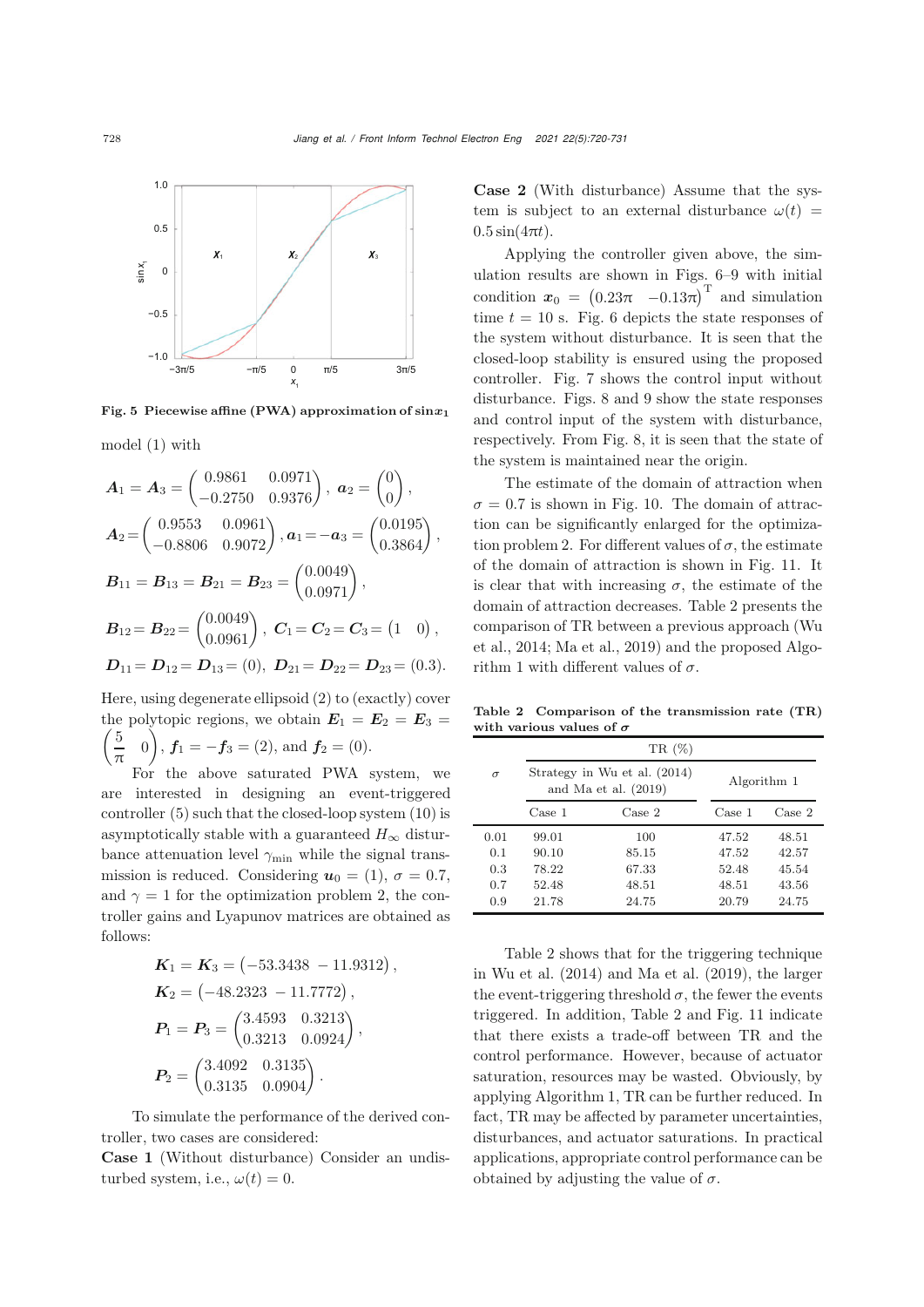

Fig. 6 State response of the system in case 1 when  $\sigma = 0.7$ 

<span id="page-9-3"></span>

Fig. 7 Control input of the system in case 1 when  $\sigma = 0.7$ 

<span id="page-9-5"></span>

Fig. 8 State response of the system in case 2 when  $\sigma = 0.7$ 

<span id="page-9-6"></span>



<span id="page-9-4"></span>

<span id="page-9-7"></span>Fig. 10 Estimate of the domain of attraction when  $\sigma = 0.7$ 

References to color refer to the online version of this figure



<span id="page-9-8"></span>Fig. 11 Estimate of the domain of attraction with different values of *σ*

References to color refer to the online version of this figure

#### 5 Conclusions

We have studied the event-triggered  $H_{\infty}$  control for discrete-time PWA systems subject to actuator saturation. A novel event-triggered strategy that considers the saturation information has been proposed. With the aid of a piecewise Lyapunov function combined with S-procedure and some matrix linearization procedures, sufficient conditions for novel event-triggered  $H_{\infty}$  controllers have been formulated as LMIs that can be efficiently solved by available software. Numerical examples have been provided to confirm the effectiveness of the proposed approach.

#### Contributors

Yonghao JIANG and Wei WU designed the research. Yonghao JIANG performed the simulation and drafted the manuscript. Wei WU, Xuyang LOU, and Zhengxian JIANG helped organize the manuscript. Wei WU, Xuyang LOU, and Baotong CUI revised and finalized the paper.

#### Compliance with ethics guidelines

Yonghao JIANG, Wei WU, Xuyang LOU, Zhengxian JIANG, and Baotong CUI declare that they have no conflict of interest.

#### References

- <span id="page-9-0"></span>Åarzén KE, 1999. A simple event-based PID controller. *IFAC Proc Vol*, 32(2):8687-8692.
	- https://doi.org/10.1016/s1474-6670(17)57482-0
- <span id="page-9-2"></span>Aranda-Escolástico E, Abdelrahim M, Guinaldo M, et al., 2017. Design of periodic event-triggered control for polynomial systems: a delay system approach. *IFAC-PapersOnLine*, 50(1):7887-7892.
	- https://doi.org/10.1016/j.ifacol.2017.08.748
- <span id="page-9-1"></span>Åström KJ, Bernhardsson B, 1999. Comparison of periodic and event based sampling for first-order stochastic systems. *IFAC Proc Vol*, 32(2):5006-5011. https://doi.org/10.1016/s1474-6670(17)56852-4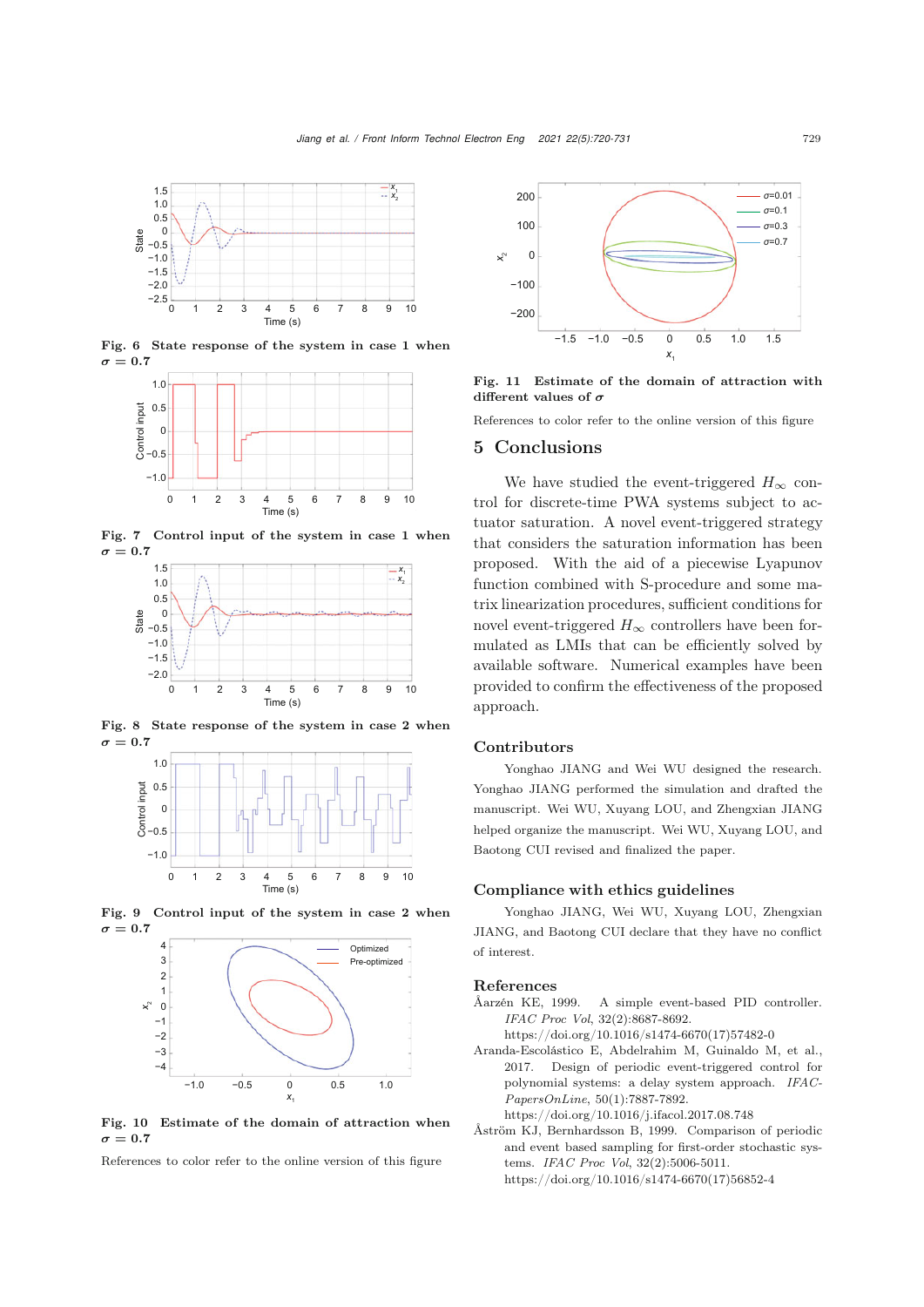- <span id="page-10-24"></span>Boyd S, Vandenberghe L, 2004. Convex Optimization. Cambridge University Press, Cambridge, UK.
- <span id="page-10-30"></span>Chen CL, Feng G, Guan XP, 2005.  $H_{\infty}$  discrete time fuzzy control with application to chaos control based on piecewise Lyapunov functions. *IFAC Proc Vol*, 38(1):449-454.

https://doi.org/10.3182/20050703-6-cz-1902.01153

- <span id="page-10-19"></span>Chen YG, Zhou Q, Fei SM, 2014. Robust stabilization and  $l_2$ -gain control of uncertain discrete-time constrained piecewise-affine systems. *Nonl Dynam*, 75(1-2):127-140. https://doi.org/10.1007/s11071-013-1054-x
- <span id="page-10-8"></span>Eqtami A, Dimarogonas DV, Kyriakopoulos KJ, 2010. Event-triggered control for discrete-time systems. Proc American Control Conf, p.4719-4724. https://doi.org/10.1109/acc.2010.5531089
- <span id="page-10-14"></span>Esfahani PS, Pieper JK, 2017.  $H_{\infty}$  model predictive control for constrained discrete-time piecewise affine systems. *Int J Rob Nonl Contr*, 28(6):1973-1995. https://doi.org/10.1002/rnc.3995
- <span id="page-10-20"></span>Gao Y, Liu Z, Chen H, 2009. Robust  $H_{\infty}$  control for constrained discrete-time piecewise affine systems with time-varying parametric uncertainties. *IET Contr Theory Appl*, 3(8):1132-1144. https://doi.org/10.1049/iet-cta.2008.0182
- <span id="page-10-28"></span>Grant M, Boyd S, 2014. CVX: Matlab Software for Disciplined Convex Programming. Version 2.2. http://cvxr.com/cvx
- <span id="page-10-10"></span>Heemels WPMH, de Schutter B, Bemporad A, 2001. Equivalence of hybrid dynamical models. *Automatica*, 37(7):1085-1091.

https://doi.org/10.1016/s0005-1098(01)00059-0

- <span id="page-10-5"></span>Heemels WPMH, Donkers MCF, Teel AR, 2013. Periodic event-triggered control for linear systems. *IEEE Trans Autom Contr*, 58(4):847-861. https://doi.org/10.1109/tac.2012.2220443
- <span id="page-10-1"></span>Hespanha JP, Naghshtabrizi P, Xu YG, 2007. A survey of recent results in networked control systems. *Proc IEEE*, 95(1):138-162.
	- https://doi.org/10.1109/jproc.2006.887288
- <span id="page-10-23"></span>Hu TS, Lin ZL, Chen BM, 2002. Analysis and design for discrete-time linear systems subject to actuator saturation. *Syst Contr Lett*, 45(2):97-112. https://doi.org/10.1016/s0167-6911(01)00168-2
- <span id="page-10-26"></span>Kailath T, 1980. Linear Systems. Prentice-Hall, Englewood Cliffs, USA.
- <span id="page-10-27"></span>LeBel S, Rodrigues L, 2009. PWL and PWA  $H_{\infty}$  controller synthesis for uncertain PWA slab systems: LMI approach. *Int J Contr*, 82(3):482-492. https://doi.org/10.1080/00207170802144313
- <span id="page-10-4"></span>Lei Y, Wang YW, Guan ZH, et al., 2018. Event-triggered adaptive output regulation for a class of nonlinear systems with unknown control direction. *IEEE Trans Syst Man Cybern Syst*, in press.
	- https://doi.org/10.1109/tsmc.2018.2852700
- <span id="page-10-17"></span>Li HC, Zuo ZQ, Wang YJ, 2018. Dynamic output feedback control for systems subject to actuator saturation via event-triggered scheme. *Asian J Contr*, 20(1):207-215. https://doi.org/10.1002/asjc.1662
- <span id="page-10-7"></span>Liu JL, Yin TT, Yue D, et al., 2020a. Event-based secure leader-following consensus control for multiagent systems with multiple cyber attacks. *IEEE Trans Cybern*, in press. https://doi.org/10.1109/tcyb.2020.2970556
- <span id="page-10-3"></span>Liu JL, Yang M, Xie XP, et al., 2020b. Finite-time  $H_{\infty}$  filtering for state-dependent uncertain systems with eventtriggered mechanism and multiple attacks. *IEEE Trans Circ Syst I*, 67(3):1021-1034. https://doi.org/10.1109/tcsi.2019.2949014
- <span id="page-10-6"></span>Liu JL, Suo W, Zha LJ, et al., 2020c. Security distributed state estimation for nonlinear networked systems against DoS attacks. *Int J Rob Nonl Contr*, 30(3):1156-1180. https://doi.org/10.1002/rnc.4815
- <span id="page-10-15"></span>Liu Y, Yang GH, Li XJ, 2017. Event-triggered fault detection observer design for affine fuzzy systems. *Neurocomputing*, 267:564-571. https://doi.org/10.1016/j.neucom.2017.06.033
- <span id="page-10-16"></span>Ma YF, Wu W, Cui BT, 2018. Event-triggered feedback control for discrete-time piecewise-affine systems. *Int J Syst Sci*, 49(16):3377-3389. https://doi.org/10.1080/00207721.2018.1541262
- <span id="page-10-18"></span>Ma YF, Wu W, Görges D, et al., 2019. Event-triggered feedback control for discrete-time piecewise affine systems subject to input saturation. *Nonl Dynam*, 95(3):2353- 2365. https://doi.org/10.1007/s11071-018-4696-x
- <span id="page-10-0"></span>Postoyan R, Tabuada P, Nešić D, et al., 2015. A framework for the event-triggered stabilization of nonlinear systems. *IEEE Trans Autom Contr*, 60(4):982-996. https://doi.org/10.1109/tac.2014.2363603
- <span id="page-10-25"></span>Qiu JB, Feng G, Gao HJ, 2011. Approaches to robust  $H_\infty$  static output feedback control of discrete-time piecewise-affine systems with norm-bounded uncertainties. *Int J Rob Nonl Contr*, 21(7):790-814. https://doi.org/10.1002/rnc.1627
- <span id="page-10-13"></span>Qiu JB, Wei YL, Wu LG, 2017. A novel approach to reliable control of piecewise affine systems with actuator faults. *IEEE Trans Circ Syst II*, 64(8):957-961. https://doi.org/10.1109/tcsii.2016.2629663
- <span id="page-10-12"></span>Qiu JB, Wei YL, Karimi HR, et al., 2018. Reliable control of discrete-time piecewise-affine time-delay systems via output feedback. *IEEE Trans Reliab*, 67(1):79-91. https://doi.org/10.1109/tr.2017.2749242
- <span id="page-10-22"></span>Rodrigues L, Boukas EK, 2006. Piecewise-linear  $H_{\infty}$  controller synthesis with applications to inventory control of switched production systems. *Automatica*, 42(8):1245- 1254.

https://doi.org/10.1016/j.automatica.2006.04.004

- <span id="page-10-21"></span>Rodrigues L, Boyd S, 2005. Piecewise-affine state feedback for piecewise-affine slab systems using convex optimization. *Syst Contr Lett*, 54(9):835-853. https://doi.org/10.1016/j.sysconle.2005.01.002
- <span id="page-10-9"></span>Saito T, Jinąŕno K, Torikai H, 1995. Chaotic artificial neural system and its control. *Int J Electron*, 79(6):797-806. https://doi.org/10.1080/00207219508926313
- <span id="page-10-11"></span>Sontag E, 1981. Nonlinear regulation: the piecewise linear approach. *IEEE Trans Autom Contr*, 26(2):346-358. https://doi.org/10.1109/tac.1981.1102596
- <span id="page-10-29"></span>Sturm JF, 1999. Using SeDuMi 1.02, a Matlab toolbox for optimization over symmetric cones. *Optim Method Softw*, 11(1-4):625-653. https://doi.org/10.1080/10556789908805766
- <span id="page-10-2"></span>Tabuada P, 2007. Event-triggered real-time scheduling of stabilizing control tasks. *IEEE Trans Autom Contr*, 52(9):1680-1685. https://doi.org/10.1109/tac.2007.904277